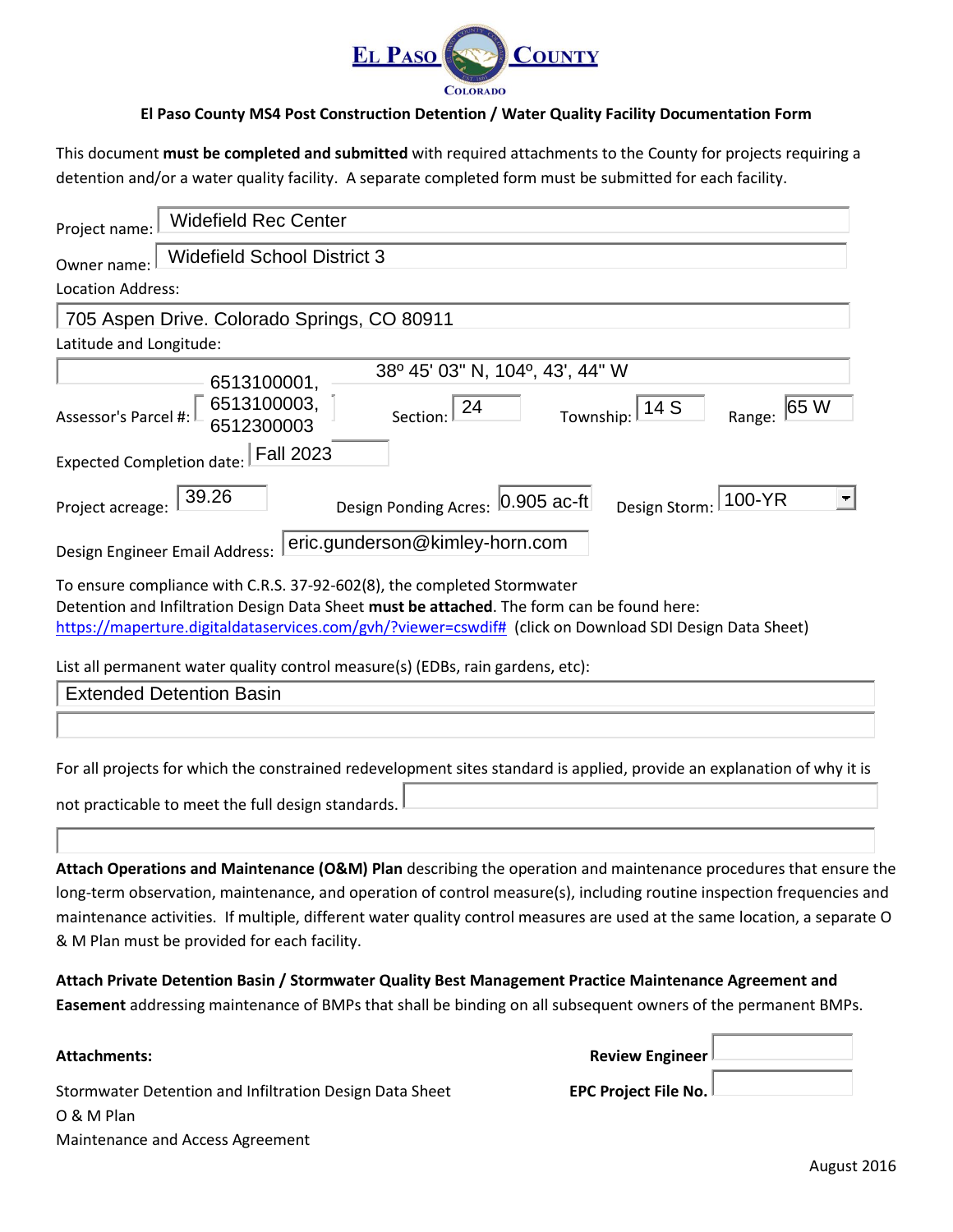| User Input: Watershed Characteristics                         |                       |                                                        | <b>User Defined</b> | User Defined | <b>User Defined</b> | User Defined    |
|---------------------------------------------------------------|-----------------------|--------------------------------------------------------|---------------------|--------------|---------------------|-----------------|
| Extended Detention Basin (EDB)                                | <b>EDB</b>            |                                                        | Stage [ft]          | Area [ft^2]  | Stage [ft]          | Discharge [cfs] |
| Watershed Area =                                              | 21.85                 | acres                                                  | 0.00                | 16           | 0.00                | 0.00            |
| Watershed Length $=$                                          | 1,400                 | lft.                                                   | 1.00                | 5,406        | 1.00                | 0.04            |
| Watershed Length to Centroid =                                | 600                   | ft                                                     | 2.00                | 11,975       | 2.00                | 0.15            |
| Watershed Slope =                                             | 0.040                 | ft/ft                                                  | 3.00                | 15,387       | 3.00                | 6.82            |
| Watershed Imperviousness =                                    | 21.0%                 | percent                                                | 4.00                | 18,573       | 4.00                | 8.04            |
| Percentage Hydrologic Soil Group A =                          | 100.0%                | percent                                                | 5.00                | 21,922       | 5.00                | 9.09            |
| Percentage Hydrologic Soil Group $B =$                        | 0.0%                  | percent                                                |                     |              |                     |                 |
| Percentage Hydrologic Soil Groups C/D =                       | 0.0%                  | percent                                                |                     |              |                     |                 |
| Target WQCV Drain Time $=$                                    | 40.0                  | hours                                                  |                     |              |                     |                 |
| Location for 1-hr Rainfall Depths (use dropdown):             |                       |                                                        |                     |              |                     |                 |
| User Input                                                    |                       |                                                        |                     |              |                     |                 |
|                                                               |                       |                                                        |                     |              |                     |                 |
|                                                               |                       | After providing required inputs above including 1-hour |                     |              |                     |                 |
|                                                               |                       | rainfall depths, click 'Run CUHP' to generate runoff   |                     |              |                     |                 |
|                                                               |                       | hydrographs using the embedded Colorado Urban          |                     |              |                     |                 |
|                                                               | Hydrograph Procedure. |                                                        |                     |              |                     |                 |
|                                                               |                       | Once CUHP has been run and the Stage-Area-Discharge    |                     |              |                     |                 |
|                                                               |                       | information has been provided, click 'Process Data' to |                     |              |                     |                 |
|                                                               |                       | interpolate the Stage-Area-Volume-Discharge data and   |                     |              |                     |                 |
|                                                               |                       | generate summary results in the table below. Once this |                     |              |                     |                 |
|                                                               |                       | is complete, click 'Print to PDF'.                     |                     |              |                     |                 |
|                                                               |                       |                                                        |                     |              |                     |                 |
|                                                               |                       |                                                        |                     |              |                     |                 |
|                                                               |                       |                                                        |                     |              |                     |                 |
|                                                               |                       |                                                        |                     |              |                     |                 |
|                                                               |                       |                                                        |                     |              |                     |                 |
|                                                               |                       |                                                        |                     |              |                     |                 |
|                                                               |                       |                                                        |                     |              |                     |                 |
|                                                               |                       |                                                        |                     |              |                     |                 |
|                                                               |                       |                                                        |                     |              |                     |                 |
| After completing and printing this worksheet to a pdf, go to: |                       |                                                        |                     |              |                     |                 |
| https://maperture.digitaldataservices.com/gvh/?viewer=cswdif  |                       |                                                        |                     |              |                     |                 |
| Create a new stormwater facility, and attach the PDF of this  |                       |                                                        |                     |              |                     |                 |
| worksheet to that record.                                     |                       |                                                        |                     |              |                     |                 |

| After completing and printing this worksheet to a pdf, go to: |
|---------------------------------------------------------------|
| https://maperture.digitaldataservices.com/gvh/?viewer=cswdif  |
| Create a new stormwater facility, and attach the PDF of this  |
| worksheet to that record.                                     |

# Routed Hydrograph Results

# Stormwater Facility Name: **Widefield Rec Center-Extended Detention Facility**

# Facility Location & Jurisdiction: **Bounded by Widick Street and Aspen Drive, Within Widick Field - El Paso County, CO**

|  |  | User Input: Watershed Characteristics |
|--|--|---------------------------------------|
|  |  |                                       |

| Extended Detention Basin (EDB)<br>$\blacktriangledown$ | <b>EDB</b> |               | Stage [ft] | Area $\lceil \frac{ft}{2} \rceil$ | Stage [ft] | Discharge |
|--------------------------------------------------------|------------|---------------|------------|-----------------------------------|------------|-----------|
| Watershed Area $=$                                     | 21.85      | <b>lacres</b> | 0.00       | 16                                | 0.00       | 0.00      |
| Watershed Length $=$                                   | 1,400      | <b>Ift</b>    | 1.00       | 5,406                             | 1.00       | 0.04      |
| Watershed Length to Centroid $=$                       | 600        | lft           | 2.00       | 11,975                            | 2.00       | 0.15      |
| Watershed Slope $=$                                    | 0.040      | ft/ft         | 3.00       | 15,387                            | 3.00       | 6.82      |
| Watershed Imperviousness $=$                           | 21.0%      | percent       | 4.00       | 18,573                            | 4.00       | 8.04      |
| Percentage Hydrologic Soil Group $A =$                 | 100.0%     | percent       | 5.00       | 21,922                            | 5.00       | 9.09      |
| Percentage Hydrologic Soil Group $B =$                 | $0.0\%$    | percent       |            |                                   |            |           |
| Percentage Hydrologic Soil Groups $C/D =$              | $0.0\%$    | percent       |            |                                   |            |           |
| Target WQCV Drain Time $=$                             | 40.0       | <b>hours</b>  |            |                                   |            |           |
| Location for 1-hr Rainfall Depths (use dropdown):      |            |               |            |                                   |            |           |
| User Input                                             |            |               |            |                                   |            |           |
|                                                        |            |               |            |                                   |            |           |

| Design Storm Return Period $=$         | <b>WQCV</b> | 2 Year | 5 Year | 10 Year | 50 Year | 100 Year |                |
|----------------------------------------|-------------|--------|--------|---------|---------|----------|----------------|
| One-Hour Rainfall Depth $=$            | N/A         | 1.19   | 1.52   | 1.75    | 2.25    | 2.55     | lın            |
| CUHP Runoff Volume $=$                 | 0.218       | 0.265  | 0.388  | 0.485   | 1.144   | 1.623    | acre-ft        |
| Inflow Hydrograph Volume $=$           | N/A         | 0.265  | 0.388  | 0.485   | 1.144   | 1.623    | acre-ft        |
| Time to Drain 97% of Inflow Volume $=$ | 48.5        | 52.1   | 51.4   | 49.7    | 40.3    | 35.4     | hours          |
| Time to Drain 99% of Inflow Volume $=$ | 53.7        | 57.8   | 58.3   | 57.4    | 52.2    | 49.5     | <b>I</b> hours |
| Maximum Ponding Depth $=$              | 1.84        | 1.93   | 2.15   | 2.25    | 3.07    | 3.85     | lft            |
| Maximum Ponded Area $=$                | 0.25        | 0.26   | 0.29   | 0.29    | 0.36    | 0.42     | <b>l</b> acres |
| Maximum Volume Stored $=$              | 0.219       | 0.241  | 0.301  | 0.333   | 0.599   | 0.903    | acre-ft        |

# Stormwater Detention and Infiltration Design Data Sheet

SDI-Design Data v2.00, Released January 2020

SDI\_Design\_Data\_v2.00.xlsm, Design Data 2/18/2022, 10:47 AM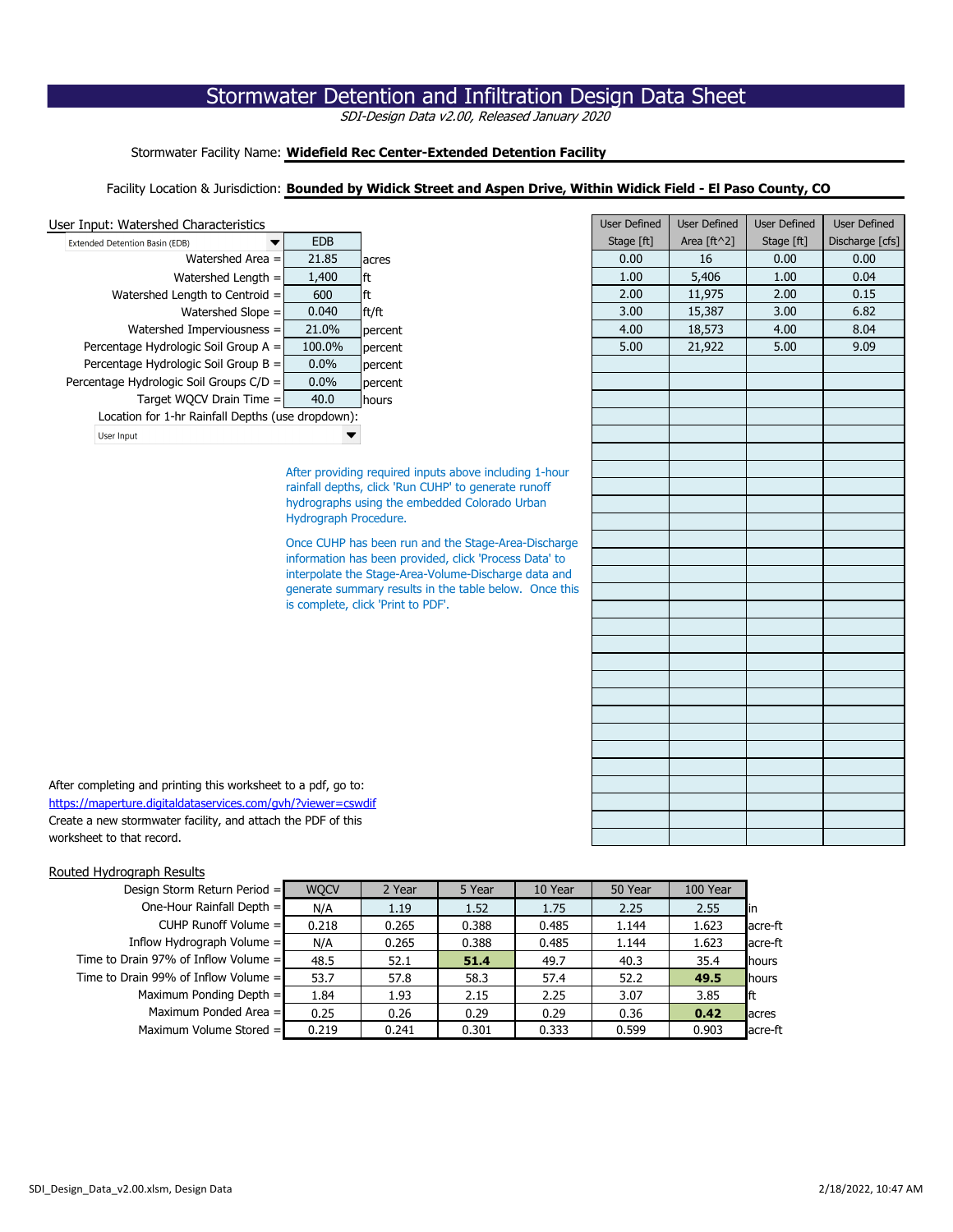# Stormwater Detention and Infiltration Design Data Sheet





SDI\_Design\_Data\_v2.00.xlsm, Design Data 2/18/2022, 10:47 AM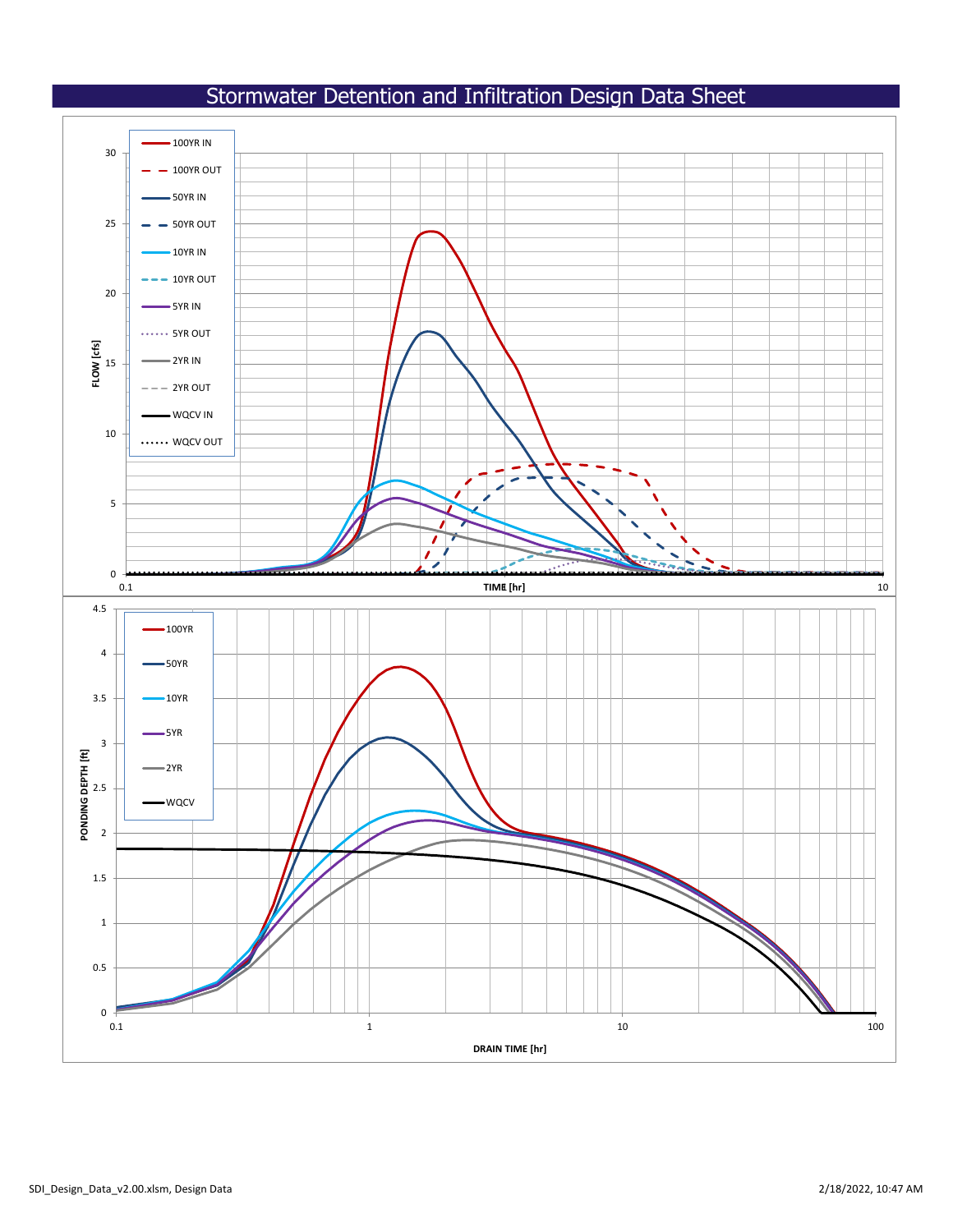

Appendix B

# Standard Operation Procedures for Inspection and Maintenance

# Extended Detention Basins (EDBs)

May 2008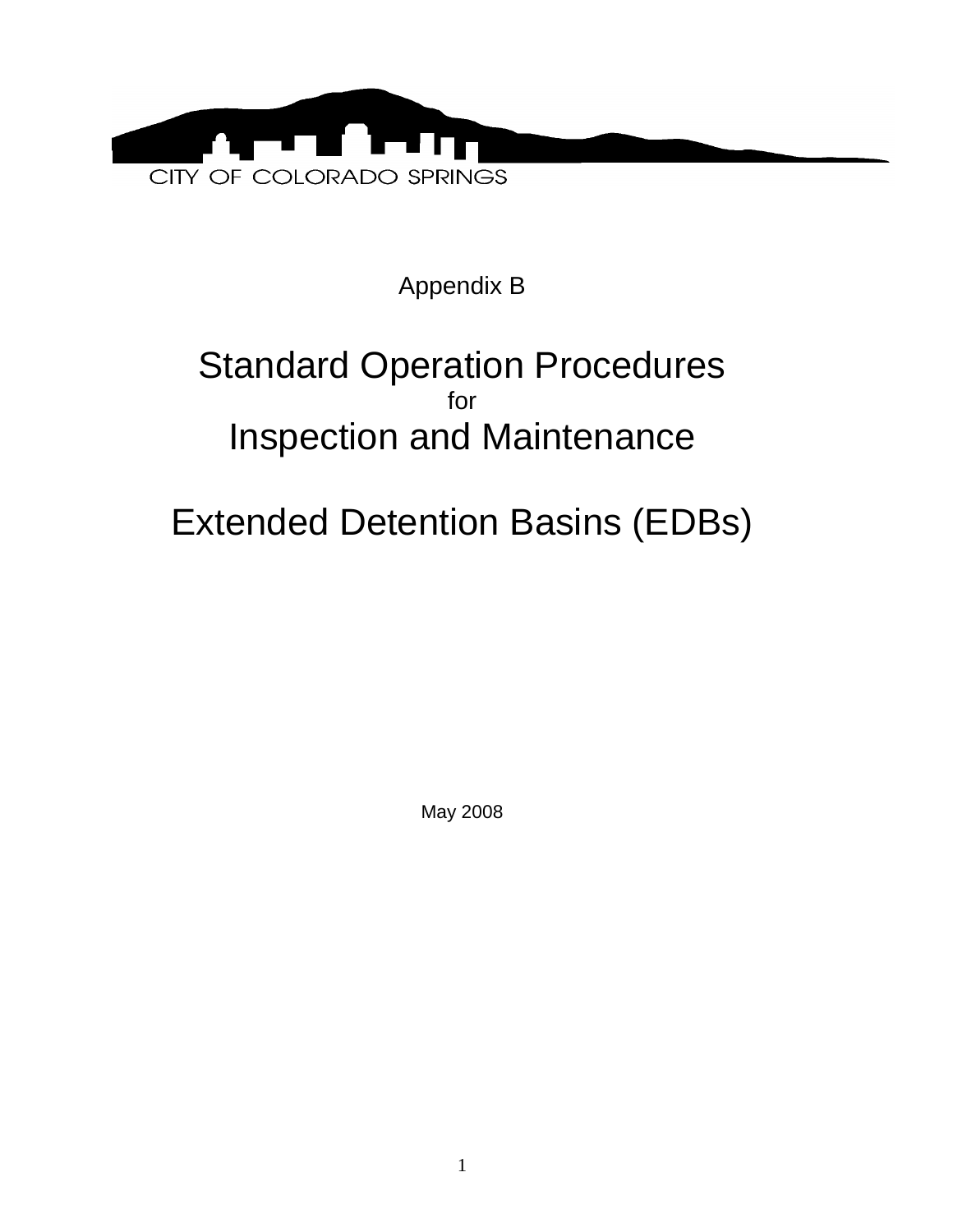# **TABLE OF CONTENTS**

| EDB-2.2 STORMWATER BEST MANAGEMENT PRACTICE (BMP) LOCATIONS 3 |  |
|---------------------------------------------------------------|--|
|                                                               |  |
|                                                               |  |
|                                                               |  |
|                                                               |  |
|                                                               |  |
|                                                               |  |
|                                                               |  |
|                                                               |  |
|                                                               |  |
|                                                               |  |
|                                                               |  |
| EDB-3 MAINTAINING EXTENDED DETENTION BASINS (EDBS)11          |  |
|                                                               |  |
|                                                               |  |
|                                                               |  |
|                                                               |  |
|                                                               |  |
|                                                               |  |
|                                                               |  |
|                                                               |  |
|                                                               |  |
|                                                               |  |
|                                                               |  |
|                                                               |  |
|                                                               |  |
|                                                               |  |
|                                                               |  |
|                                                               |  |
|                                                               |  |
|                                                               |  |
|                                                               |  |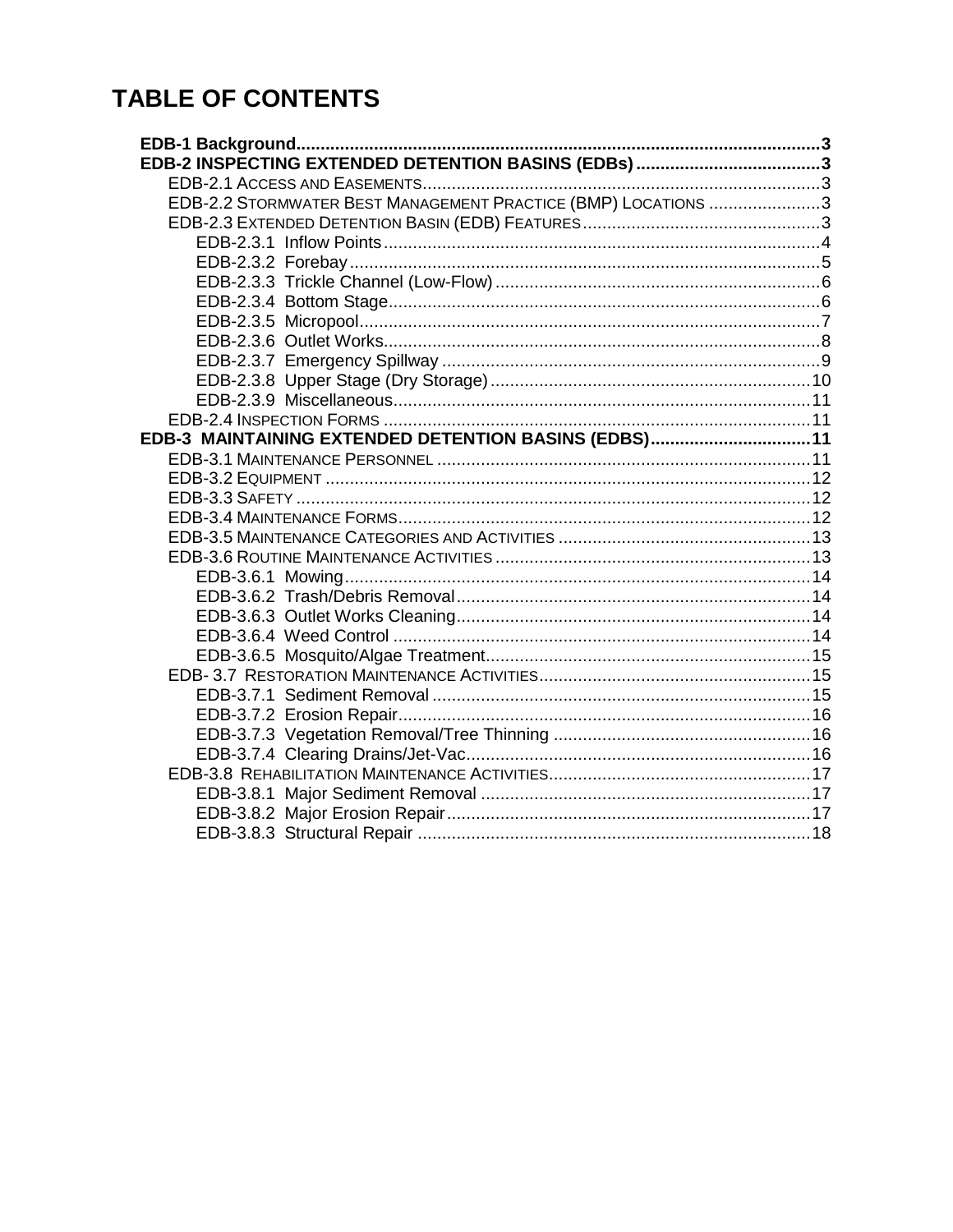# <span id="page-5-0"></span>**EDB-1 BACKGROUND**

Extended Detention Basins (EDBs) are one of the most common types of Stormwater BMPs utilized within the Front Range of Colorado. An EDB is a sedimentation basin designed to "extend" the runoff detention time, but to drain completely dry sometime after stormwater runoff ends. The EDB's drain time for the water quality portion of the facility is typically 40 hours. The basins are considered to be "dry" because the majority of the basin is designed not to have a significant permanent pool of water remaining between runoff events.

EDBs are an adaptation of a detention basin used for flood control, with the primary difference is the addition of forebays, micropools and a slow release outlet design. Forebays are shallow concrete "pans" located at the inflow point to the basin and are provided to facilitate sediment removal within a contained area prior to releasing into the pond. These forebays collect and briefly hold stormwater runoff resulting in a process called sedimentation, dropping sediment out of the stormwater. The stormwater is then routed from the forebay into the concrete trickle channel and upper basin, the large grassy portion of the basin. The EDB uses a much smaller outlet that extends the emptying time of the more frequently occurring runoff events to facilitate pollutant removal. An EDB should have a small micropool just upstream of the outlet. This micropool is designed to hold a small amount of water to keep sediment and floatables from blocking the outlet orifices.

# <span id="page-5-2"></span><span id="page-5-1"></span>**EDB-2 INSPECTING EXTENDED DETENTION BASINS (EDBs)**

# **EDB-2.1 Access and Easements**

Inspection or maintenance personnel may utilize the figures located in Appendix E containing the location(s) of the access points and potential maintenance easements of the EDB(s) within this development.

## <span id="page-5-3"></span>**EDB-2.2 Stormwater Best Management Practice (BMP) Locations**

Inspection or maintenance personnel may utilize the figures located in Appendix E containing the location(s) of the EDB(s) within this development.

## <span id="page-5-4"></span>**EDB-2.3 Extended Detention Basin (EDB) Features**

EDBs have a number of features that are designed to serve a particular function. Many times the proper function of one feature depends on another. For example, if a forebay is not properly maintained, it could negatively affect the performance of a feature downstream (trickle channel, micropool, etc.). Therefore, it is critical that each feature of the EDB is properly inspected and maintained to ensure that the overall facility functions as it was intended. Below is a list and description of the most common features within an EDB and the corresponding maintenance inspection items that can be anticipated: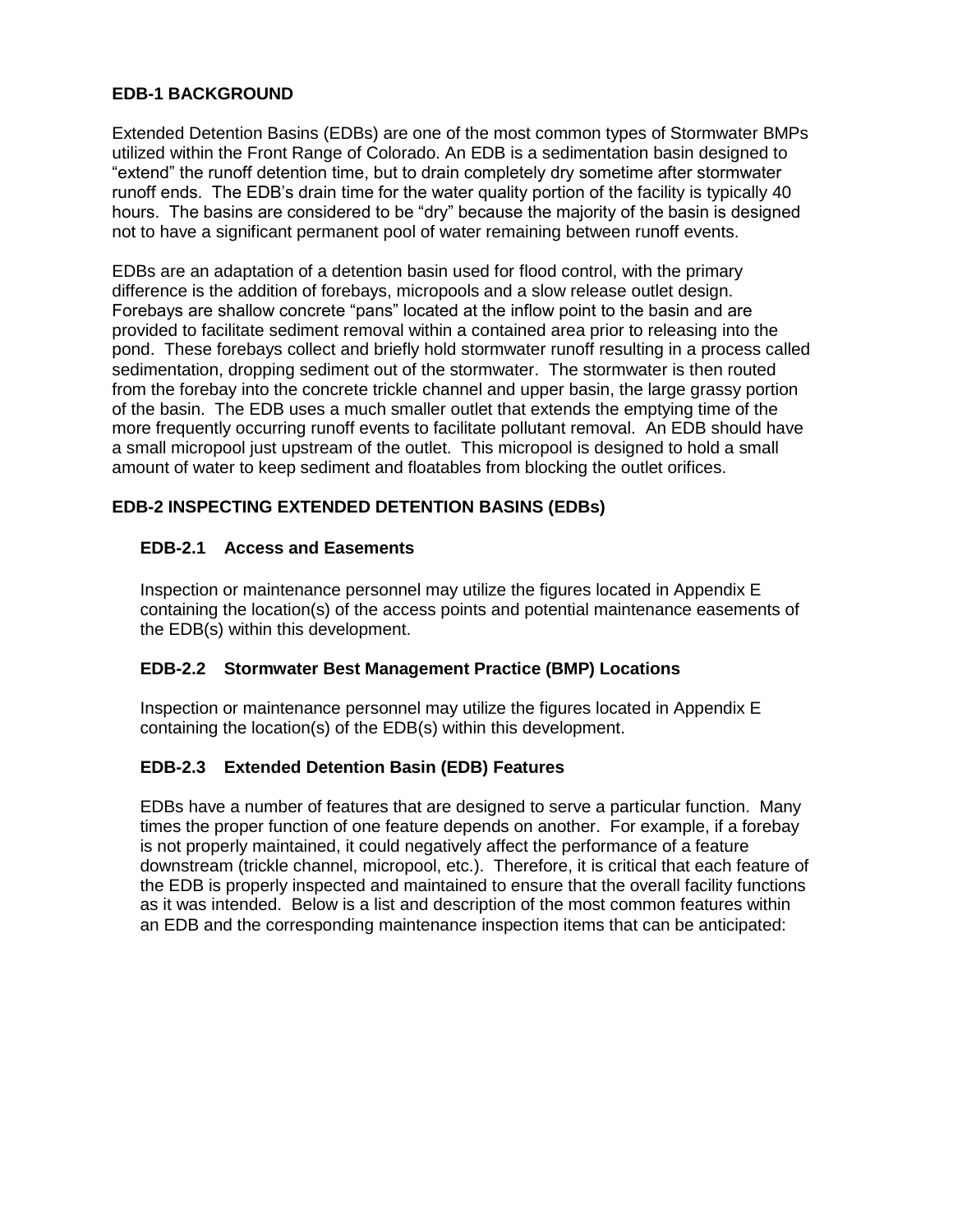# **Table EDB-1 Typical Inspection & Maintenance Requirements Matrix**

| <b>EDB Features</b>                | <b>Sediment</b><br>Removal | Mowing/<br>Weed<br>control | Trash &<br><b>Debris</b><br>Removal | <b>Erosion</b> | Overgrown<br>Vegetation<br>Removal | <b>Standing</b><br>Water<br>(mosquito/<br>algae<br>control) | <b>Structure</b><br>Repair |
|------------------------------------|----------------------------|----------------------------|-------------------------------------|----------------|------------------------------------|-------------------------------------------------------------|----------------------------|
| <b>Inflow Points</b><br>(outfalls) | X                          |                            | X                                   | X              | X                                  |                                                             | X                          |
| Forebay                            | X                          |                            | X                                   |                |                                    | X                                                           | X                          |
| Low-flow                           | X                          |                            | X                                   | X              | X                                  |                                                             | X                          |
| channel                            |                            |                            |                                     |                |                                    |                                                             |                            |
| <b>Bottom Stage</b>                | X                          | X                          | X                                   | X              | X                                  | X                                                           |                            |
| <b>Micropool</b>                   | X                          |                            | X                                   |                | X                                  | X                                                           | X                          |
| <b>Outlet Works</b>                | X                          |                            | X                                   |                |                                    | Χ                                                           | X                          |
| <b>Emergency</b>                   |                            |                            | X                                   | X              | X                                  |                                                             | X                          |
| <b>Spillway</b>                    |                            |                            |                                     |                |                                    |                                                             |                            |
| <b>Upper Stage</b>                 |                            | X                          | X                                   | X              | X                                  |                                                             |                            |
| <b>Embankment</b>                  |                            | X                          | X                                   | X              | X                                  |                                                             |                            |

#### <span id="page-6-0"></span>EDB-2.3.1 Inflow Points

Inflow Points or Outfalls into EDBs are the point source of the stormwater discharge into the facility. An inflow point is commonly a storm sewer pipe with a flared end section that discharges into the EDB. In some instances, an inflow point could be a drainage channel or ditch that flows into the facility.

An energy dissipater (riprap or hard armor protection) is typically immediately downstream of the discharge point into the EDB to protect from erosion. In some cases, the storm sewer outfall can have a toe-wall or cut-off wall immediately below the structure to prevent undercutting of the outfall from erosion.

*The typical maintenance items that are found with inflow points are as follows:* 

*a. Riprap Displaced* – Many times, because the repeated impact/force of water, the riprap can shift and settle. If any portion of the riprap apron appears to have settled, soil is present between the riprap, or the riprap has shifted, maintenance may be required to ensure future erosion is prevented.

*b. Erosion Present/Outfall Undercut* – In some situations, the energy dissipater may not have been sized, constructed, or maintained appropriately and erosion has occurred. Any erosion within the vicinity of the inflow point will require maintenance to prevent damage to the structure(s) and sediment transport within the facility.

*c. Sediment Accumulation* – Because of the turbulence in the water created by the energy dissipater, sediment often deposits immediately downstream of the inflow point. To prevent a loss in hydraulic performance of the upstream infrastructure, sediment that accumulates in this area must be removed in a timely manner.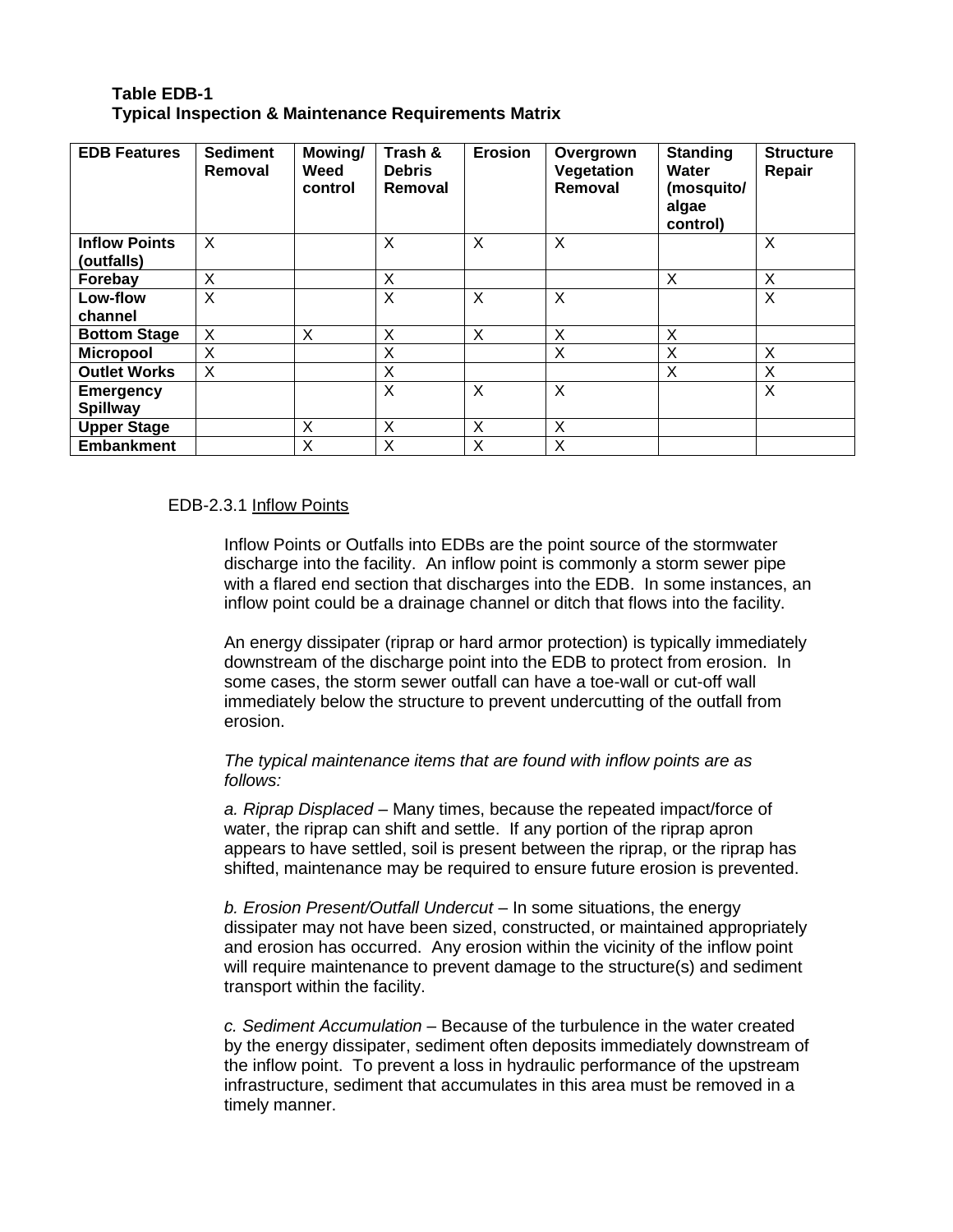*d. Structural Damage* – Structural damage can occur at anytime during the life of the facility. Typically, for an inflow, the structural damage occurs to the pipe flared end section (concrete or steel). Structural damage can lead to additional operating problems with the facility, including loss of hydraulic performance.

*e. Woody Growth/Weeds Present* – Undesirable vegetation can grow in and around the inflow area to an EDB that can significantly affect the performance of the drainage facilities discharging into the facility. This type of vegetation includes trees (typically cottonwoods) and dense areas of shrubs (willows). If woody vegetation is not routinely mowed/removed, the growth can cause debris/sediment to accumulate, resulting in blockage of the discharge. Also, tree roots can cause damage to the structural components of the inflow. Routine maintenance is essential for trees (removing a small tree/sapling is much cheaper and "quieter" than a mature tree). In addition, noxious weeds growing in the facility can result in the loss of desirable native vegetation and impact adjacent open spaces/land.

#### <span id="page-7-0"></span>EDB-2.3.2 Forebay

A forebay is a solid surface (pad), typically constructed of concrete, immediately downstream of the inflow point. The forebay is designed to capture larger particles and trash to prevent them from entering the main portion of the EDB. The solid surface is designed to facilitate mechanical sediment removal (skid steer). The forebay typically includes a small diameter discharge pipe or v-notch weir on the downstream end and designed to drain the forebay in a specified period of time to promote sedimentation. The forebays vary in size and depth depending on the design and site constraints.

#### *The typical maintenance items that are found with forebays are as follows:*

*a. Sediment/Debris Accumulation* – Because this feature of the EDB is designed to provide the initial sedimentation, debris and sediment frequently accumulate in this area. If the sediment and debris is not removed from the forebay on a regular basis, it can significantly affect the function of other features within the EDB. Routine sediment removal from the forebay can **significantly** reduce the need for dredging of the main portion of the EDB using specialized equipment (long reach excavators). Routine removal of sediment from the forebay can **substantially** decrease the long-term sediment removal costs of an EDB.

*b. Concrete Cracking/Failing* – The forebay is primarily constructed of concrete, which cracks, spalls, and settles. Damage to the forebay can result in deceased performance and impact maintenance efforts.

*c. Drain Pipe/Weir Clogged* – Many times the drainpipe or weir can be clogged with debris, and prevent the forebay from draining properly. If standing water is present in the forebay (and there is not a base flow), the forebay is most likely not draining properly. This can result in a decrease in performance and create potential nuisances with stagnant water (mosquitoes).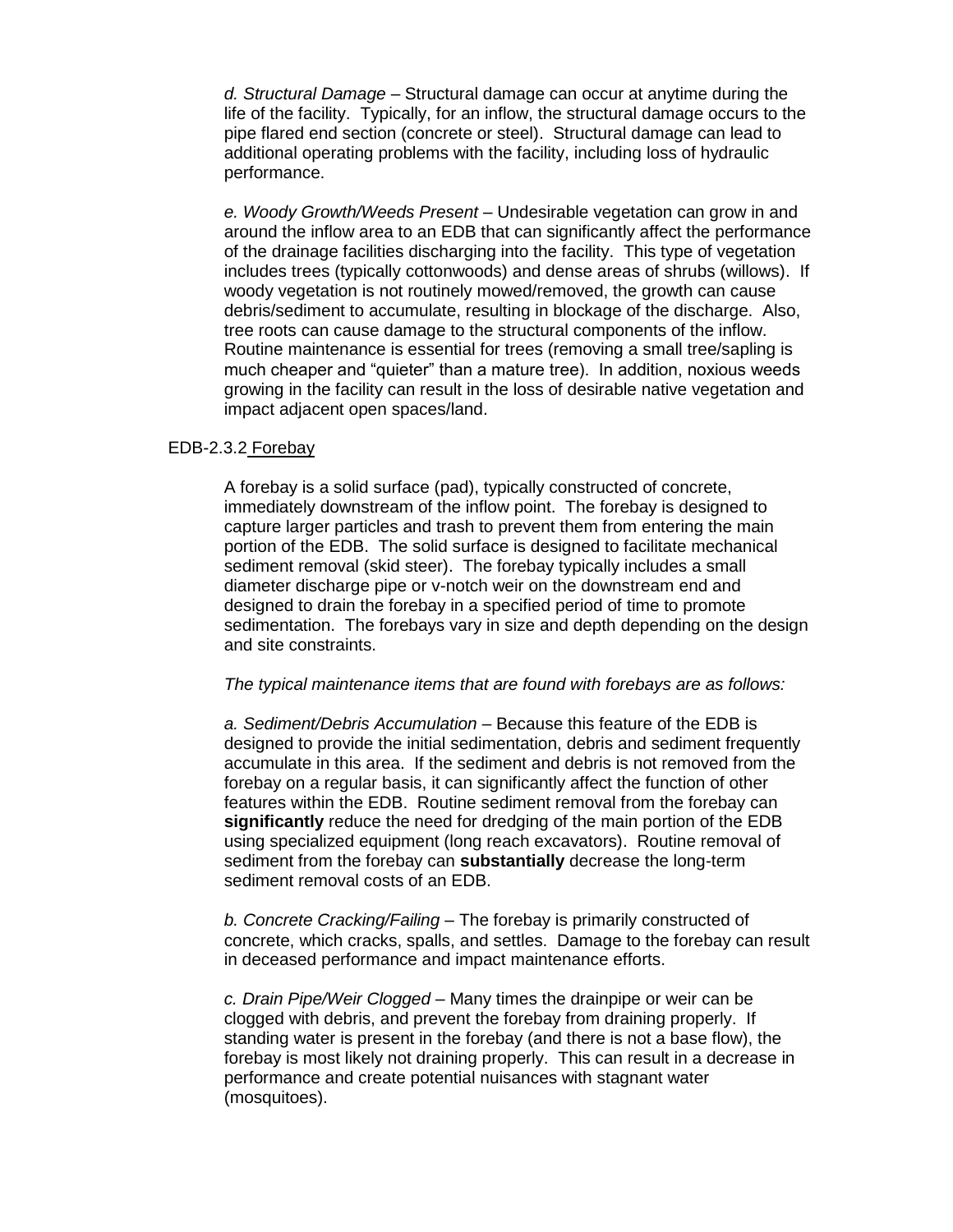*d. Weir/Drain Pipe Damaged* – Routine maintenance activities, vandalism, or age may cause the weir or drain pipe in the forebay to become damaged. Weirs are typically constructed of concrete, which cracks and spalls. The drainpipe is typically smaller in diameter and constructed with plastic, which can fracture.

#### <span id="page-8-0"></span>EDB-2.3.3 Trickle Channel (Low-Flow)

The trickle channel conveys stormwater from the forebay to the micro-pool of the EDB. The trickle channel is typically made of concrete. However, grass lined (riprap sides protected) is also common and can provide for an additional means of water quality within the EDB. The trickle channel is typically 6-9 inches in depth and can vary in width.

*The typical maintenance items that are found with trickle channels are as follows:* 

*a. Sediment/Debris Accumulation* – Trickle channels are typically designed with a relatively flat slope that can promote sedimentation and the collection of debris. Also, if a trickle channel is grass lined it can accumulate sediment and debris at a much quicker rate. Routine removal of accumulated sediment and debris is essential in preventing flows from circumventing the trickle channel and affecting the dry storage portion of the pond.

*b. Concrete/Riprap Damage* – Concrete can crack, spall, and settle and must be repaired to ensure proper function of the trickle channel. Riprap can also shift over time and must be replaced/repaired as necessary.

*c. Woody Growth/Weeds Present* – Because of the constant moisture in the area surrounding the trickle channel, woody growth (cottonwoods/willows) can become a problem. Trees and dense shrub type vegetation can affect the capacity of the trickle channel and can allow flows to circumvent the feature.

*d. Erosion Outside of Channel* – In larger precipitation events, the trickle channel capacity will likely be exceeded. This can result in erosion immediately adjacent to the trickle channel and must be repaired to prevent further damage to the structural components of the EDB.

#### <span id="page-8-1"></span>EDB-2.3.4 Bottom Stage

The bottom stage is at least 1.0 to 2.0 feet deeper than the upper stage and is located in front of the outlet works structure. The bottom stage is designed to store the smaller runoff events, assists in keeping the majority of the basin bottom dry resulting in easier maintenance operations, and enhances the facilities pollutant removal capabilities. This area of the EDB may develop wetland vegetation.

*The typical maintenance items that are found with the bottom stage are as follows:* 

*a. Sediment/Debris Accumulation* – The micro-pool can frequently accumulate sediment and debris. This material must be removed to maintain pond volume and proper function of the outlet structure.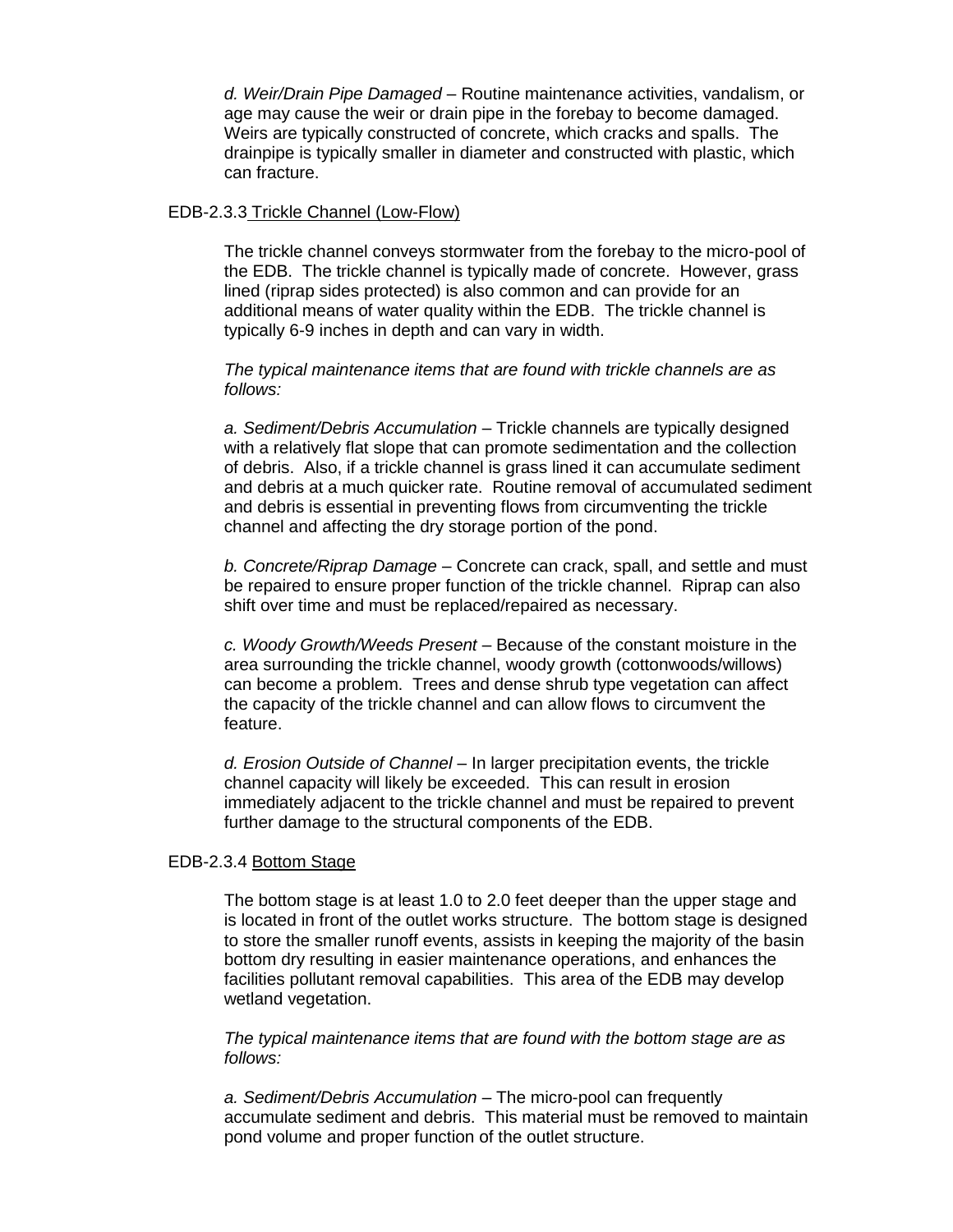*b. Woody Growth/Weeds Present* - Because of the constant moisture in the soil surrounding the micro-pool, woody growth (cottonwoods/willows) can create operational problems for the EDB. If woody vegetation is not routinely mowed/removed, the growth can cause debris/sediment to accumulate outside of the micro-pool, which can cause problems with other EDB features. Also, tree roots can cause damage to the structural components of the outlet works. Routine management is essential for trees (removing a small tree/sapling is much cheaper and "quieter" than a mature tree).

*c. Bank Erosion* – The micro-pool is usually a couple feet deeper than the other areas of the ponds. Erosion can be caused by water dropping into the micro-pool if adequate protection/armor is not present. Erosion in this area must be mitigated to prevent sediment transport and other EDB feature damage.

*d. Mosquitoes/Algae Treatment* – Nuisance created by stagnant water can result from improper maintenance/treatment of the micro-pool. Mosquito larvae can be laid by adult mosquitoes within the permanent pool. Also, aquatic vegetation that grows in shallow pools of water can decompose causing foul odors. Chemical/mechanical treatment of the micro-pool may be necessary to reduce these impacts to adjacent homeowners.

*e. Petroleum/Chemical Sheen* – Many indicators of illicit discharges into the storm sewer systems will be present in the micro-pool area of the EDB. These indicators can include sheens, odors, discolored soil, and dead vegetation. If it is suspected that an illicit discharge has occurred, contact the supervisor immediately. Proper removal/mitigation of contaminated soils and water in the EDB is necessary to minimize any environmental impacts downstream.

#### <span id="page-9-0"></span>EDB-2.3.5 Micro-pool

The micro-pool is a concrete or grouted boulder walled structure directly in front of the outlet works. At a minimum, the micropool is 2.5 feet deep and is designed to hold water. The micro-pool is critical in the proper function of the EDB; it allows suspended sediment to be deposited at the bottom of the micro-pool and prevents these sediments from being deposited in front of the outlet works causing clogging of the outlet structure, which results in marshy areas within the top and bottom stages.

#### *The typical maintenance items that are found with micro-pools are as follows:*

*a. Sediment/Debris Accumulation* – The micro-pool can frequently accumulate sediment and debris. This material must be removed to maintain pond volume and proper function of the outlet structure.

*b. Woody Growth/Weeds Present* - Because of the constant moisture in the soil surrounding the micro-pool, woody growth (cottonwoods/willows) can create operational problems for the EDB. If woody vegetation is not routinely mowed/removed, the growth can cause debris/sediment to accumulate outside of the micro-pool, which can cause problems with other EDB features. Also, tree roots can cause damage to the structural components of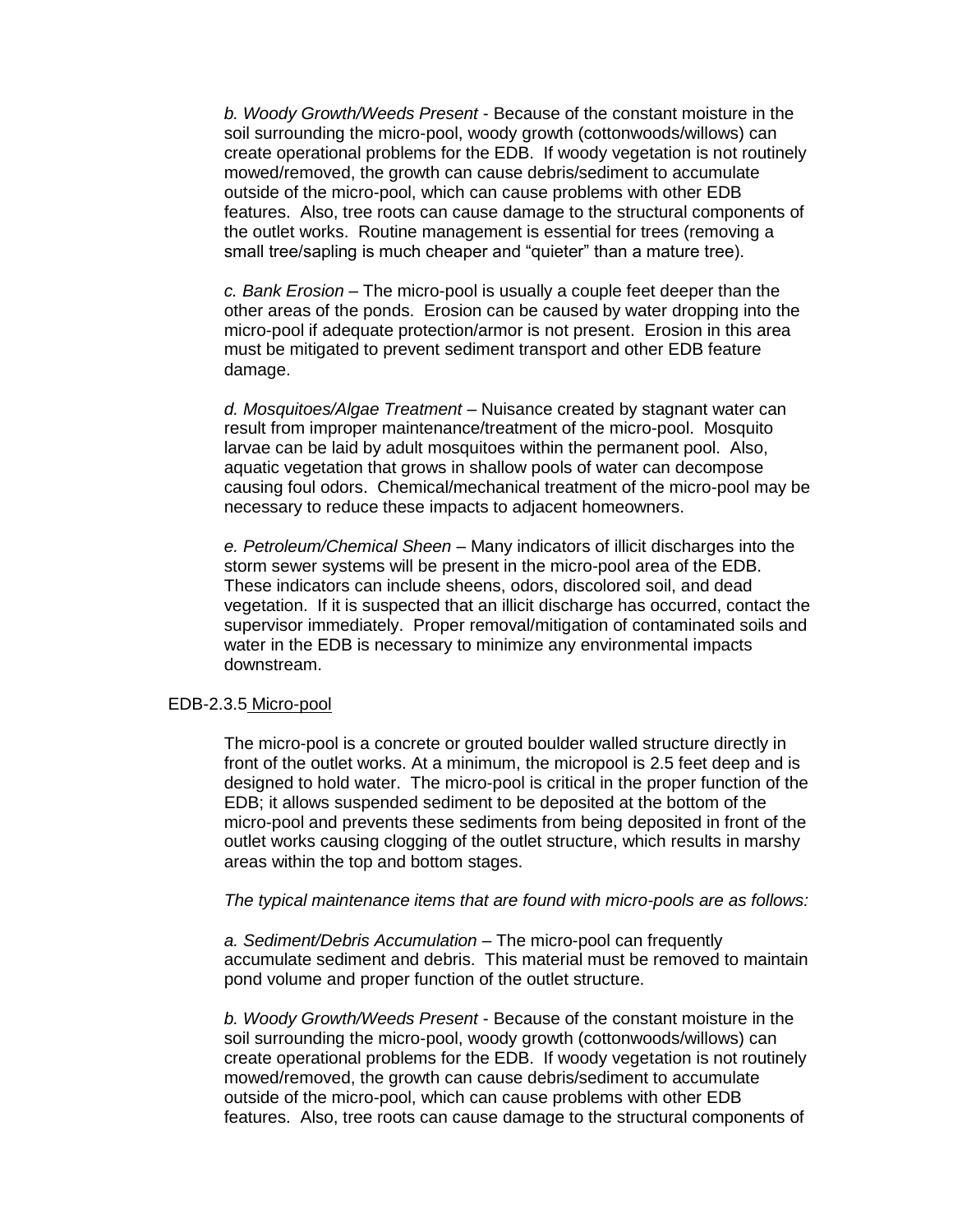the outlet works. Routine management is essential for trees (removing a small tree/sapling is much cheaper and "quieter" than a mature tree).

*c. Mosquitoes/Algae Treatment* – Nuisance created by stagnant water can result from improper maintenance/treatment of the micro-pool. Mosquito larvae can be laid by adult mosquitoes within the permanent pool. Also, aquatic vegetation that grows in shallow pools of water can decompose causing foul odors. Chemical/mechanical treatment of the micro-pool may be necessary to reduce these impacts to adjacent homeowners.

*d. Petroleum/Chemical Sheen* – Many indicators of illicit discharges into the storm sewer systems will be present in the micro-pool area of the EDB. These indicators can include sheens, odors, discolored soil, and dead vegetation. If it is suspected that an illicit discharge has occurred, contact the supervisor immediately. Proper removal/mitigation of contaminated soils and water in the EDB is necessary to minimize any environmental impacts downstream.

#### <span id="page-10-0"></span>EDB-2.3.6 Outlet Works

The outlet works is the feature that drains the EDB in specified quantities and periods of time. The outlet works is typically constructed of reinforced concrete into the embankment of the EDB. The concrete structure typically has steel orifice plates anchored/embedded into it to control stormwater release rates. The larger openings (flood control) on the outlet structure typically have trash racks over them to prevent clogging. The water quality orifice plate (smaller diameter holes) will typically have a well screen covering it to prevent smaller materials from clogging it. The outlet structure is the single most important feature in the EDB operation. Proper inspection and maintenance of the outlet works is essential in ensuring the long-term operation of the EDB.

*The typical maintenance items that are found with the outlet works are as follows:* 

*a. Trash Rack/Well Screen Clogged* – Floatable material that enters the EDB will most likely make its way to the outlet structure. This material is trapped against the trash racks and well screens on the outlet structure (which is why they are there). This material must be removed on a routine basis to ensure the outlet structure drains in the specified design period.

*b. Structural Damage* - The outlet structure is primarily constructed of concrete, which can crack, spall, and settle. The steel trash racks and well screens are also susceptible to damage.

*c. Orifice Plate Missing/Not Secure* – Many times residents, property owners, or maintenance personnel will remove or loosen orifice plates if they believe the pond is not draining properly. Any modification to the orifice plate(s) will significantly affect the designed discharge rates for water quality and/or flood control. Modification of the orifice plates is not allowed without approval from the City.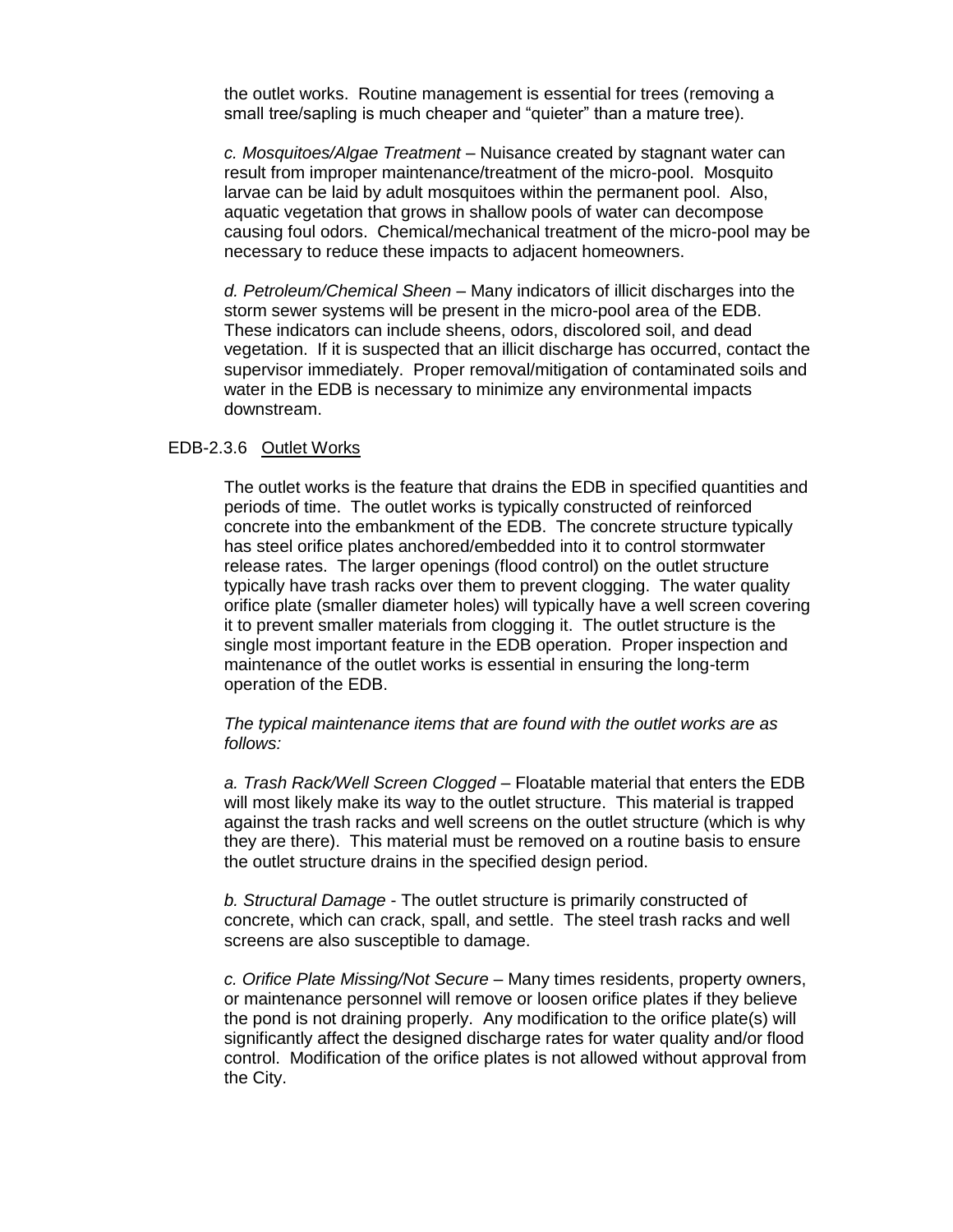*d. Manhole Access* – Access to the outlet structure is necessary to properly inspect and maintain the facility. If access is difficult or not available to inspect the structure, chances are it will be difficult to maintain as well.

*e. Woody Growth/Weeds Present* - Because of the constant moisture in the soil surrounding the outlet works, woody growth (cottonwoods/willows) can create operational problems for the EDB. If woody vegetation is not routinely mowed/removed, the growth can cause debris/sediment to accumulate around the outlet works, which can cause problems with other EDB features. Also, tree roots can cause damage to the structural components of the outlet works. Routine management is essential for trees (removing a small tree/sapling is much cheaper and "quieter" than a mature tree).

#### <span id="page-11-0"></span>EDB-2.3.7 Emergency Spillway

An emergency spillway is typical of all EDBs and designed to serve as the overflow in the event the volume of the pond is exceeded. The emergency spillway is typically armored with riprap (or other hard armor) and is sometimes buried with soil. The emergency spillway is typically a weir (notch) in the pond embankment. Proper function of the emergency spillway is essential to ensure flooding does not affect adjacent properties.

*The typical maintenance items that are found with emergency spillways are as follows:* 

*a. Riprap Displaced* – As mentioned before, the emergency spillway is typically armored with riprap to provide erosion protection. Over the life of an EDB, the riprap may shift or dislodge due to flow.

*b. Erosion Present* – Although the spillway is typically armored, stormwater flowing through the spillway can cause erosion damage. Erosion must be repaired to ensure the integrity of the basin embankment, and proper function of the spillway.

*c. Woody Growth/Weeds Present* – Management of woody vegetation is essential in the proper long-term function of the spillway. Larger trees or dense shrubs can capture larger debris entering the EDB and reduce the capacity of the spillway.

<span id="page-11-1"></span>*d. Obstruction Debris* – The spillway must be cleared of any obstruction (man made or natural) to ensure the proper design capacity.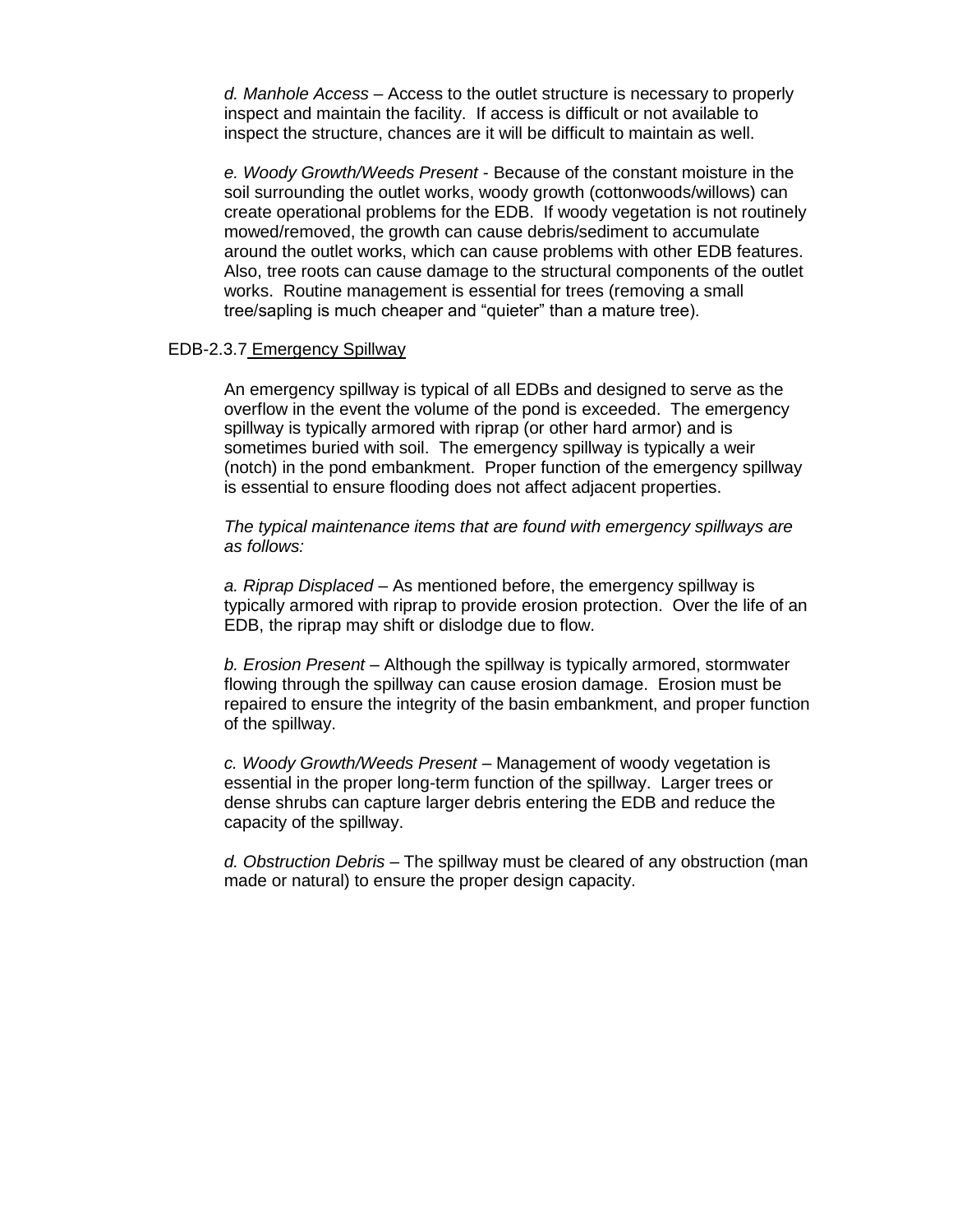#### EDB-2.3.8 Upper Stage (Dry Storage)

The upper stage of the EDB provides the majority of the water quality flood detention volume. This area of the EDB is higher than the micro-pool and typically stays dry, except during storm events. The upper stage is the largest feature/area of the basin. Sometimes, the upper stage can be utilized for park space and other uses in larger EDBs. With proper maintenance of the micro-pool and forebay(s), the upper stage should not experience much sedimentation; however, bottom elevations should be monitored to ensure adequate volume.

#### *The typical maintenance items that are found with upper stages are as follows:*

*a. Vegetation Sparse* – The upper basin is the most visible part of the EDB, and therefore aesthetics is important. Adequate and properly maintained vegetation can greatly increase the overall appearance and acceptance of the EDB by the public. In addition, vegetation can reduce the potential for erosion and subsequent sediment transport to the other areas of the pond.

*b. Woody Growth/Undesirable Vegetation* – Although some trees and woody vegetation may be acceptable in the upper basin, some thinning of cottonwoods and willows may be necessary. Remember, the basin will have to be dredged to ensure volume, and large trees and shrubs will be difficult to protect during that operation.

*c. Standing Water/Boggy Areas* – Standing water or boggy areas in the upper stage is typically a sign that some other feature in the pond is not functioning properly. Routine maintenance (mowing, trash removal, etc) can be extremely difficult for the upper stage if the ground is saturated. If this inspection item is checked, make sure you have identified the root cause of the problem.

*d. Sediment Accumulation* – Although other features within the EDB are designed to capture sediment, the upper storage area will collect sediment over time. Excessive amounts of sedimentation will result in a loss of storage volume. It may be more difficult to determine if this area has accumulated sediment without conducting a field survey.

Below is a list of indicators:

- 1. Ground adjacent to the trickle channel appears to be several inches higher than concrete/riprap
- 2. Standing water or boggy areas in upper stage
- 3. Uneven grades or mounds
- 4. Micro-pool or Forebay has excessive amounts of sediment

*e. Erosion (banks and bottom)* – The bottom grades of the dry storage are typically flat enough that erosion should not occur. However, inadequate vegetative cover may result in erosion of the upper stage. Erosion that occurs in the upper stage can result in increased dredging/maintenance of the micro-pool.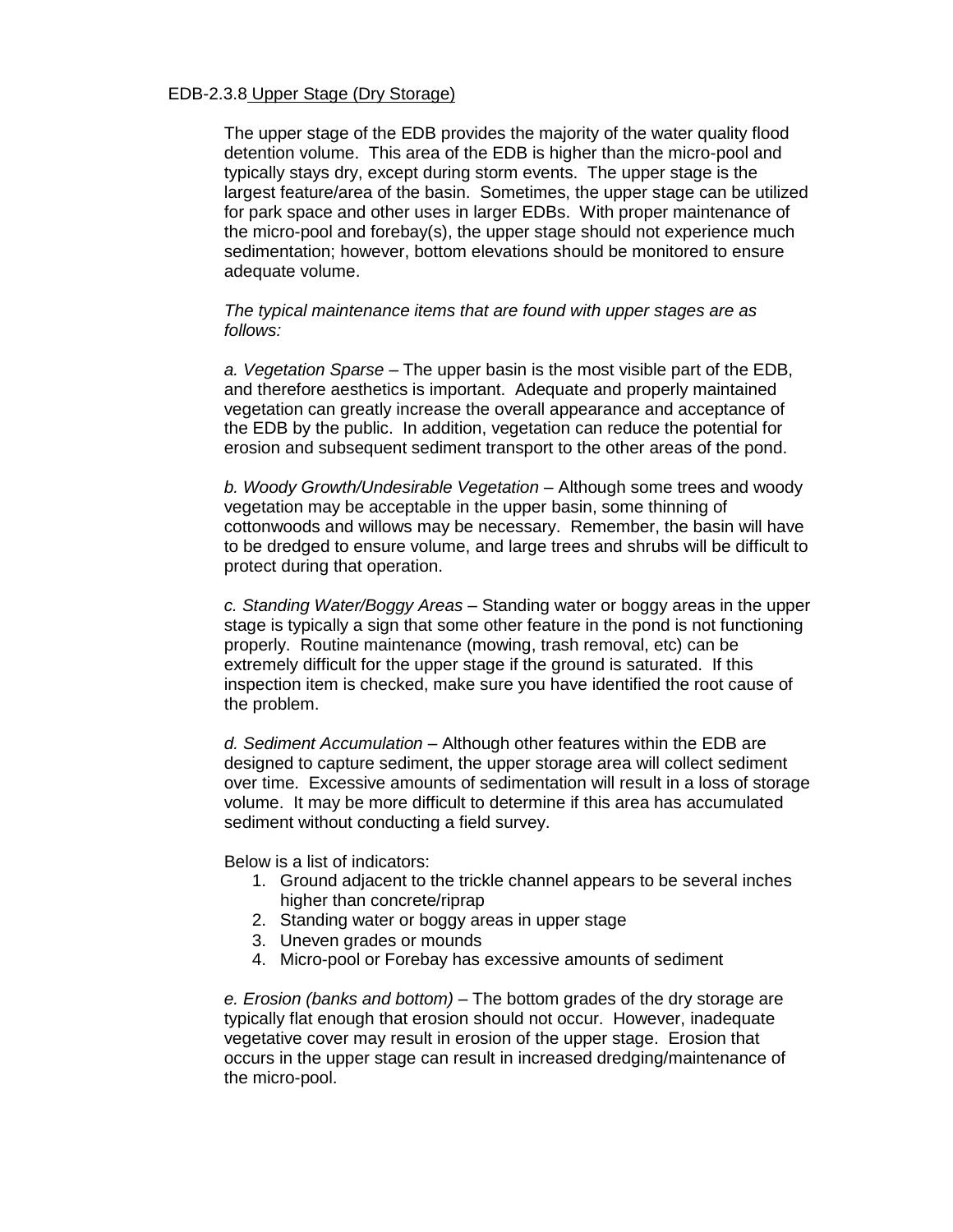*f. Trash/Debris* – Trash and debris can accumulate in the upper area after large events, or from illegal dumping. Over time, this material can accumulate and clog the EDB outlet works.

*g. Maintenance Access* – Most EDBs typically have a gravel/concrete maintenance access path to either the upper stage or forebay. This access path should be inspected to ensure the surface is still drivable. Some of the smaller EDBs may not have maintenance access paths; however, the inspector should verify that access is available from adjacent properties.

#### <span id="page-13-0"></span>EDB-2.3.9 Miscellaneous

There are a variety of inspection/maintenance issues that may not be attributed to a single feature within the EDB. This category on the inspection form is for maintenance items that are commonly found in the EDB, but may not be attributed to an individual feature.

*a. Access* – Access needs to be maintained.

*b. Graffiti/Vandalism* – Damage to the EDB infrastructure can be caused by vandals. If criminal mischief is evident, the inspector should forward this information to the local enforcement agency.

*c. Public Hazards* – Public hazards include items such as vertical drops of greater than 4-feet, containers of unknown/suspicious substances, exposed metal/jagged concrete on structures. **If any hazard is found within the facility area that poses an immediate threat to public safety, contact the local emergency services at 911 immediately!**

*d. Burrowing Animals/Pests* – Prairie dogs and other burrowing rodents may cause damage to the EDB features and negatively affect the vegetation within the EDB.

*e. Other* – Any miscellaneous inspection/maintenance items not contained on the form should be entered here.

## <span id="page-13-1"></span>**EDB-2.4 Inspection Forms**

EDB Inspection forms are located in Appendix C. Inspection forms shall be completed by the person(s) conducting the inspection activities. Each form shall be reviewed and submitted by the property owner or property manager to the City of Colorado Springs/Stormwater Team per the requirements of the Inspection and Maintenance Plan. These inspection forms shall be kept a minimum of 5 years and made available to the City of Colorado Springs/Stormwater Team upon request.

## <span id="page-13-2"></span>**EDB-3 MAINTAINING EXTENDED DETENTION BASINS (EDBs)**

#### <span id="page-13-3"></span>**EDB-3.1 Maintenance Personnel**

Maintenance personnel must be qualified to properly maintain EDBs. Inadequately trained personnel can cause additional problems resulting in additional maintenance costs.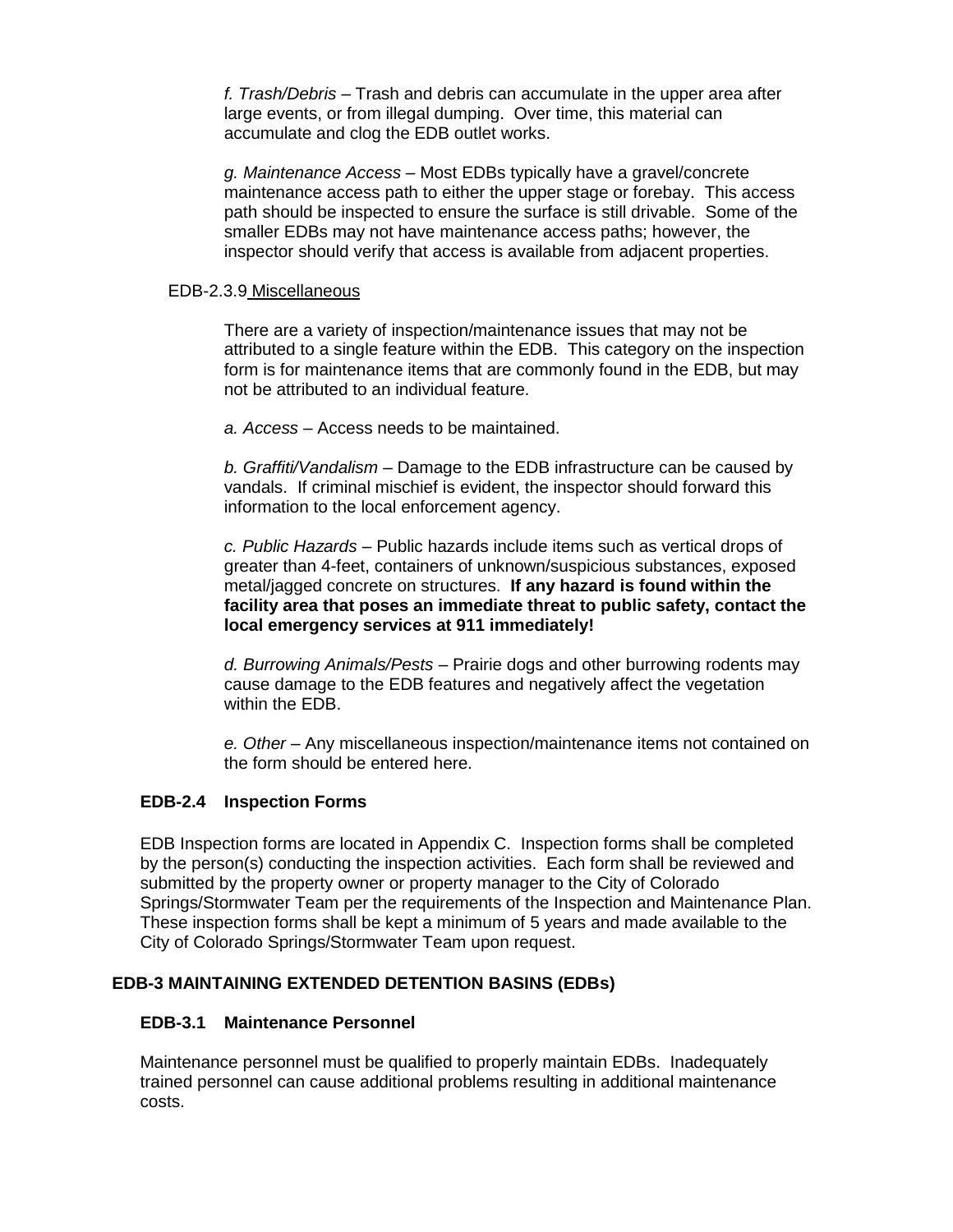# <span id="page-14-0"></span>**EDB-3.2 Equipment**

It is imperative that the appropriate equipment and tools are taken to the field with the operations crew. The types of equipment/tools will vary depending on the task at hand. Below is a list of tools, equipment, and material(s) that may be necessary to perform maintenance on an EDB:

- 1.) Loppers/Tree Trimming Tools
- 2.) Mowing Tractors
- 3.) Trimmers (extra string)
- 4.) Shovels
- 5.) Rakes
- 6.) All Surface Vehicle (ASVs)
- 7.) Skid Steer
- 8.) Back Hoe
- 9.) Track Hoe/Long Reach Excavator
- 10.) Dump Truck
- 11.) Jet-Vac Machine
- 12.) Engineers Level (laser)
- 13.) Riprap (Minimum Type M)
- 14.) Filter Fabric
- 15.) Erosion Control Blanket(s)
- 16.) Seed Mix (Native Mix)
- 17.) Illicit Discharge Cleanup Kits
- 18.) Trash Bags
- 19.) Tools (wrenches, screw drivers, hammers, etc)
- 20.) Chain Saw
- 21.) Confined Space Entry Equipment
- 22.) Approved Inspection and Maintenance Plan

Some of the items identified above may not be needed for every maintenance operation. However, this equipment should be available to the maintenance operations crews should the need arise.

# <span id="page-14-1"></span>**EDB-3.3 Safety**

Vertical drops may be encountered in areas located within and around the facility. Avoid walking on top of retaining walls or other structures that have a significant vertical drop. If a vertical drop is identified within the EDB that is greater than 48" in height, make the appropriate note/comment on the maintenance inspection form.

# <span id="page-14-2"></span>**EDB-3.4 Maintenance Forms**

The EDB Maintenance Form provides a record of each maintenance operation performed by maintenance contractors. The EBD Maintenance Form shall be filled out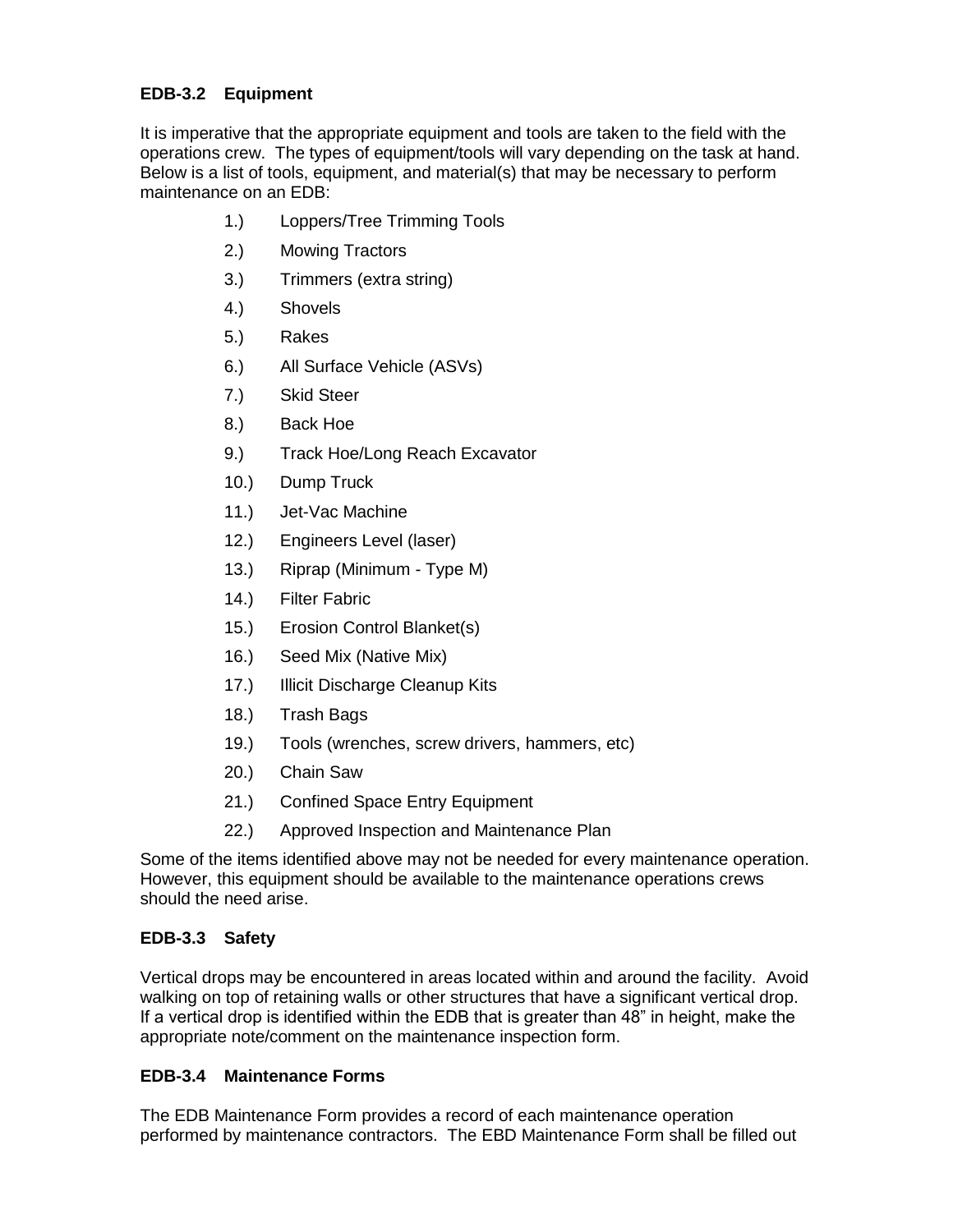in the field after the completion of the maintenance operation. Each form shall be reviewed and submitted by the property owner or property manager to the City of Colorado Springs/Stormwater Team per the requirements of the Inspection and Maintenance Plan. The EDB Maintenance form is located in Appendix D.

# <span id="page-15-0"></span>**EDB-3.5 Maintenance Categories and Activities**

A typical EDB Maintenance Program will consist of three broad categories of work: Routine, Restoration (minor), and Rehabilitation (major). Within each category of work, a variety of maintenance activities can be performed on an EDB. A maintenance activity can be specific to each feature within the EDB, or general to the overall facility. This section of the SOP explains each of the categories and briefly describes the typical maintenance activities for an EDB.

A variety of maintenance activities are typical of EDBs. The maintenance activities range in magnitude from routine trash pickup to the reconstruction of drainage infrastructure. Below is a description of each maintenance activity, the objectives, and frequency of actions:

# <span id="page-15-1"></span>**EDB-3.6 Routine Maintenance Activities**

The majority of this work consists of regularly scheduled mowing and trash and debris pickups for stormwater management facilities during the growing season. This includes items such as the removal of debris/material that may be clogging the outlet structure well screens and trash racks. It also includes activities such as includes weed control, mosquito treatment, and algae treatment. These activities normally will be performed numerous times during the year. These items can be completed without any prior correspondence with the City of Colorado Springs/Stormwater Team; however, completed inspection and maintenance forms shall be submitted to the City of Colorado Springs/Stormwater Team for each inspection and maintenance activity.

The Maintenance Activities are summarized below, and further described in the following sections.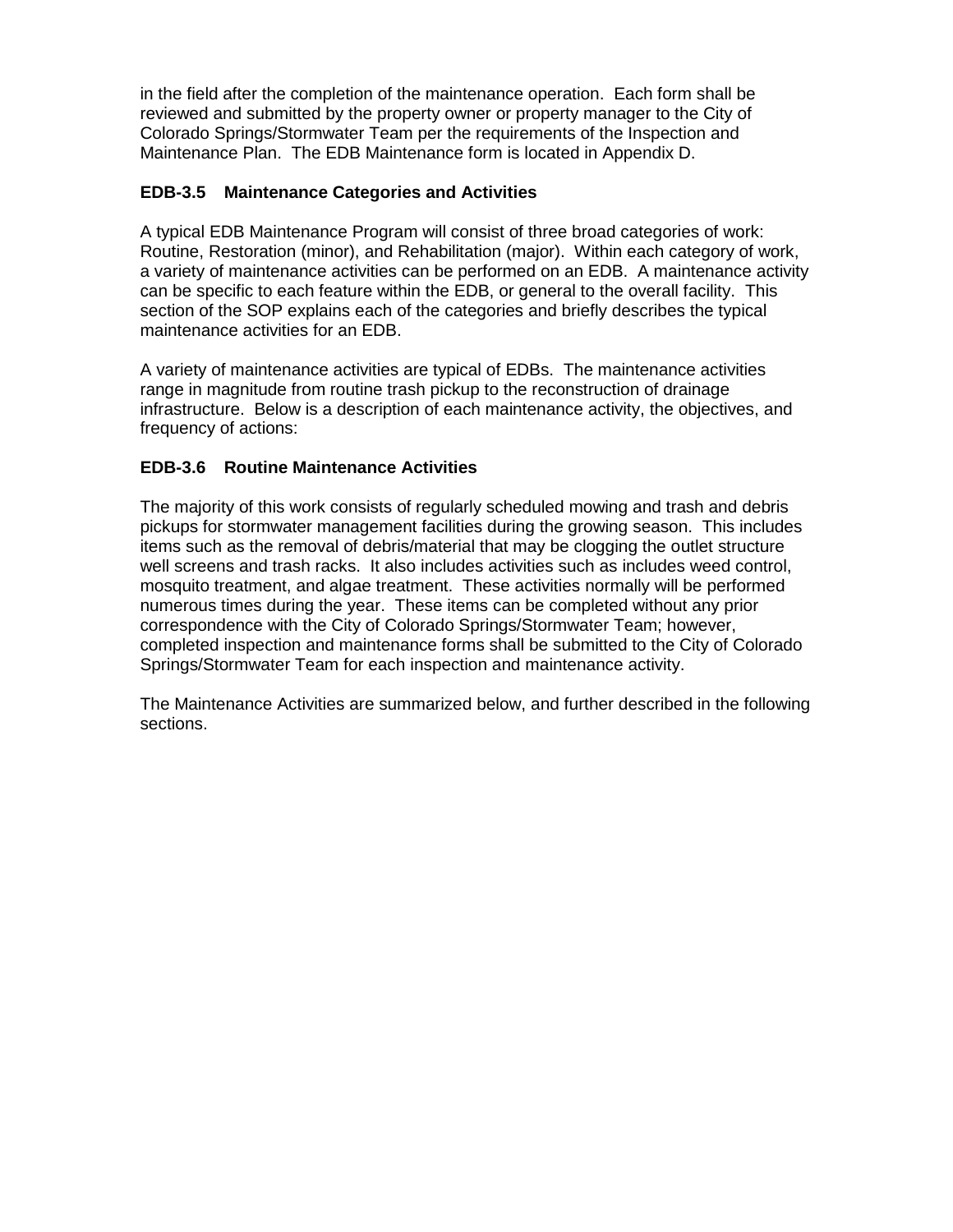#### **TABLE – EDB-2 Summary of Routine Maintenance Activities**

| <b>Maintenance Activity</b>  | <b>Minimum</b><br><b>Frequency</b>                                       | Look for:                                     | <b>Maintenance Action</b>                                                              |
|------------------------------|--------------------------------------------------------------------------|-----------------------------------------------|----------------------------------------------------------------------------------------|
|                              |                                                                          |                                               |                                                                                        |
| <b>Mowing</b>                | Twice annually                                                           | Excessive grass<br>height/aesthetics          | Mow grass to a height of 4" to 6"                                                      |
| <b>Trash/Debris Removal</b>  | Twice annually                                                           | Trash & debris in EDB                         | Remove and dispose of trash and<br>debris                                              |
| <b>Outlet Works Cleaning</b> | As needed - after<br>significant rain<br>events – twice<br>annually min. | Clogged outlet<br>structure; ponding<br>water | Remove and dispose of<br>debris/trash/sediment to allow<br>outlet to function properly |
| <b>Weed control</b>          | Minimum twice<br>annually                                                | Noxious weeds:<br>Unwanted vegetation         | Treat w/ herbicide or hand pull;<br>Consult the local weed specialist                  |
| <b>Mosquito Treatment</b>    | As needed                                                                | Standing<br>water/mosquito<br>habitat         | Treat w/ EPA approved chemicals                                                        |
| <b>Algae Treatment</b>       | As needed                                                                | Standing water/ Algal<br>growth/green color   | Treat w/ EPA approved chemicals                                                        |

#### <span id="page-16-0"></span>EDB-3.6.1 Mowing

Occasional mowing is necessary to limit unwanted vegetation and to improve the overall appearance of the EDB. Native vegetation should be mowed to a height of 4-to-6 inches tall. Grass clippings should be collected and disposed of properly.

*Frequency* – Routine - Minimum of twice annually or depending on aesthetics.

#### <span id="page-16-1"></span>EDB-3.6.2 Trash/Debris Removal

Trash and debris must be removed from the entire EDB area to minimize outlet clogging and to improve aesthetics. This activity must be performed prior to mowing operations.

*Frequency –* Routine – Prior to mowing operations and minimum of twice annually.

#### <span id="page-16-2"></span>EDB-3.6.3 Outlet Works Cleaning

Debris and other materials can clog the outlet work's well screen, orifice plate(s) and trash rack. This activity must be performed anytime other maintenance activities are conducted to ensure proper operation.

*Frequency* - Routine – After significant rainfall event or concurrently with other maintenance activities.

#### <span id="page-16-3"></span>EDB-3.6.4 Weed Control

Noxious weeds and other unwanted vegetation must be treated as needed throughout the EDB. This activity can be performed either through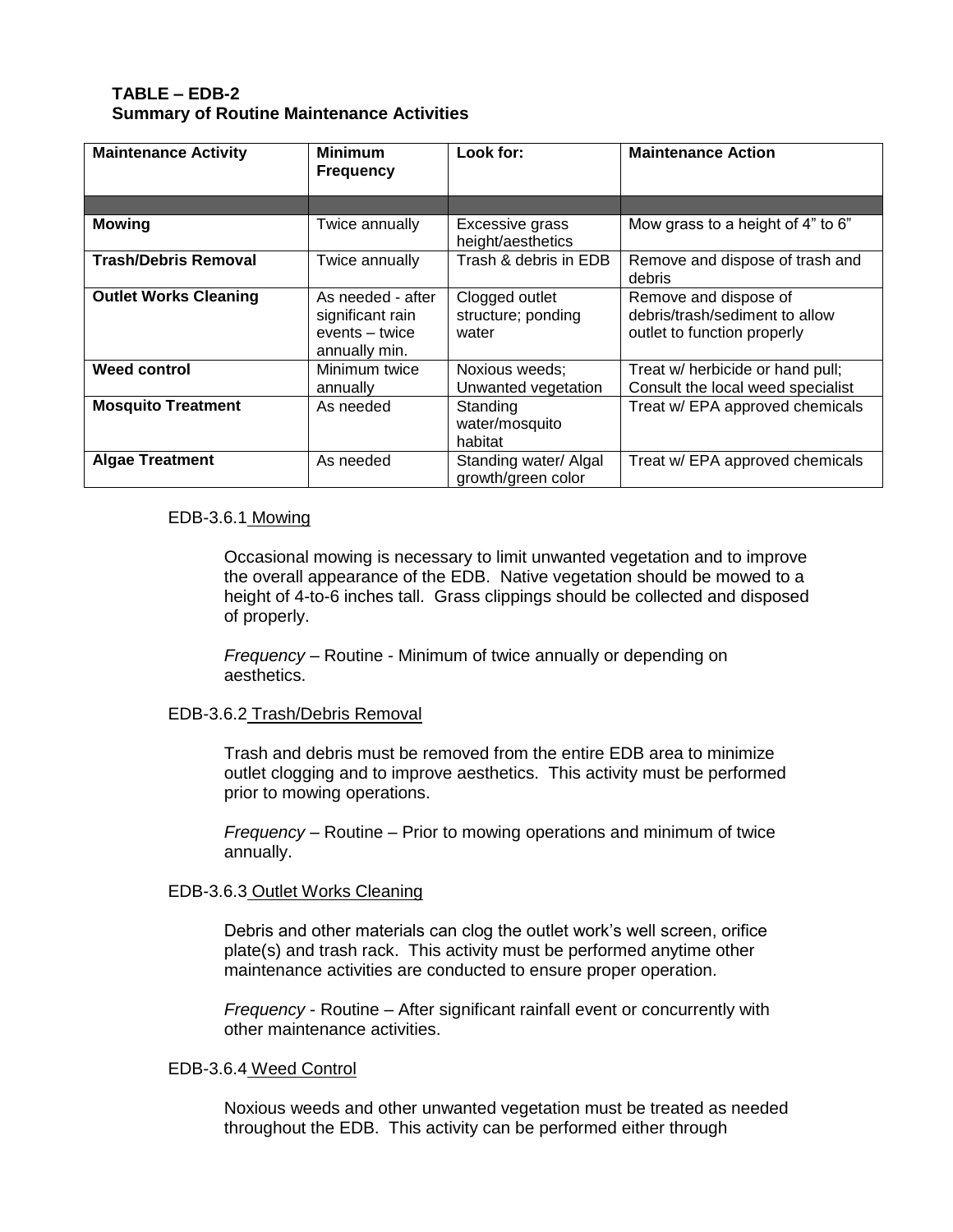mechanical means (mowing/pulling) or with herbicide. Consultation with the local Weed Inspector is highly recommended prior to the use of herbicide.

*Frequency –* Routine – As needed based on inspections.

#### <span id="page-17-0"></span>EDB-3.6.5 Mosquito/Algae Treatment

Treatment of permanent pools is necessary to control mosquitoes and undesirable aquatic vegetation that can create nuisances. Only EPA approved chemicals/materials can be used in areas that are warranted.

*Frequency* – As needed.

## <span id="page-17-1"></span>**EDB- 3.7 Restoration Maintenance Activities**

This work consists of a variety of isolated or small-scale maintenance or operational problems. Most of this work can be completed by a small crew, tools, and small equipment. These items do not require prior correspondence with City of Colorado Springs/Stormwater Team and require completed inspection and maintenance forms to be submitted to City of Colorado Springs/Stormwater Team for each inspection and maintenance activity.

| <b>Maintenance Activity</b>                       | <b>Minimum</b><br><b>Frequency</b>            | Look for:                                                                | <b>Maintenance Action</b>                                       |
|---------------------------------------------------|-----------------------------------------------|--------------------------------------------------------------------------|-----------------------------------------------------------------|
|                                                   |                                               |                                                                          |                                                                 |
| <b>Sediment Removal</b>                           | As needed:<br>typically every 1<br>$-2$ years | Sediment build-up;<br>decrease in pond<br>volume                         | Remove and dispose of<br>sediment                               |
| <b>Erosion Repair</b>                             | As needed,<br>based upon<br>inspection        | Rills/gullies forming<br>on side slopes, trickle<br>channel, other areas | Repair eroded areas<br>Revegetate; address<br>source of erosion |
| <b>Vegetation Removal/Tree</b><br><b>Thinning</b> | As needed,<br>based upon<br>inspection        | Large trees/wood<br>vegetation in lower<br>chamber of pond               | Remove vegetation;<br>restore grade and<br>surface              |
| <b>Drain Cleaning/Jet Vac</b>                     | As needed,<br>based upon<br>inspection        | Sediment build-up<br>/non draining system                                | Clean drains; Jet Vac if<br>needed                              |

## **Table – EDB-3 Summary of Restoration Maintenance Activities**

## <span id="page-17-2"></span>EDB-3.7.1 Sediment Removal

Sediment removal is necessary to maintain the original design volume of the EDB and to ensure proper function of the infrastructure. Regular sediment removal (minor) from the forebay, inflow(s), and trickle channel can significantly reduce the frequency of major sediment removal activities (dredging) in the upper and lower stages. The minor sediment removal activities can typically be addressed with shovels and smaller equipment. Major sediment removal activities will require larger and more specialized equipment. The major sediment activities will also require surveying with an engineer's level, and consultation with the City's Engineering staff to ensure design volumes/grades are achieved.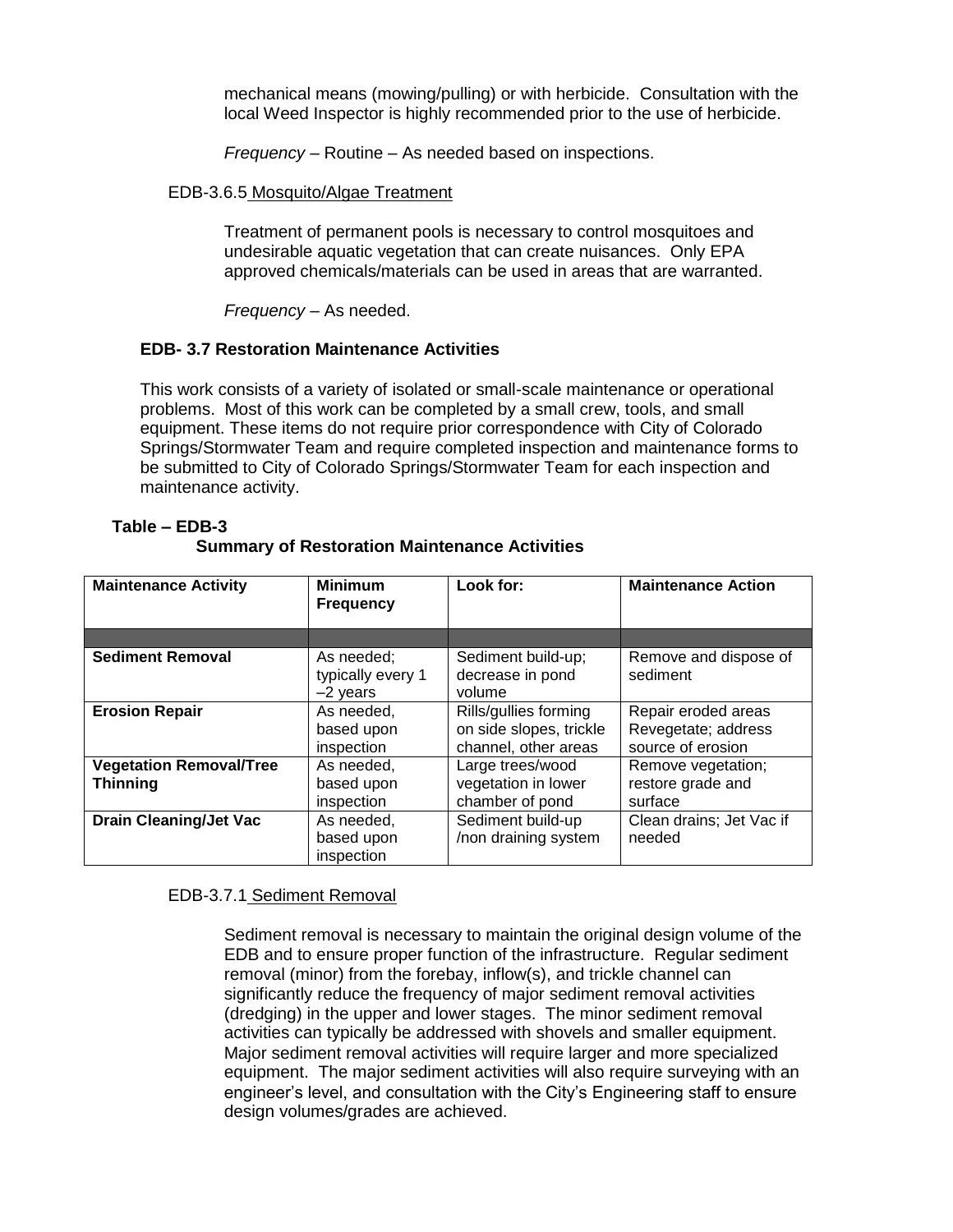Stormwater sediments removed from EDBs do not meet the criteria of "hazardous waste". However, these sediments are contaminated with a wide array of organic and inorganic pollutants and handling must be done with care. Sediments from permanent pools must be carefully removed to minimize turbidity, further sedimentation, or other adverse water quality impacts. Sediments should be transported by motor vehicle only after they are dewatered. All sediments must be taken to a landfill for proper disposal. Prompt and thorough cleanup is important should a spill occur during transportation.

*Frequency* – Nonroutine – As necessary based upon inspections. Sediment removal in the forebay and trickle channel may be necessary as frequently as every 1-2 years.

#### <span id="page-18-0"></span>EDB-3.7.2 Erosion Repair

The repair of eroded areas is necessary to ensure the proper function of the EDB, minimize sediment transport, and to reduce potential impacts to other features. Erosion can vary in magnitude from minor repairs to trickle channels, energy dissipaters, and rilling to major gullies in the embankments and spillways. The repair of eroded areas may require the use of excavators, earthmoving equipment, riprap, concrete, erosion control blankets, and turf reinforcement mats. Major erosion repair to the pond embankments, spillways, and adjacent to structures will require consultation with the City's Engineering staff.

*Frequency* – Nonroutine – As necessary based upon inspections.

#### <span id="page-18-1"></span>EDB-3.7.3 Vegetation Removal/Tree Thinning

Dense stands of woody vegetation (willows, shrubs, etc) or trees can create maintenance problems for the infrastructure within an EDB. Tree roots can damage structures and invade pipes/channels thereby blocking flows. Also, trees growing in the upper and lower stages of the EDB will most likely have to be removed when sediment/dredging operations occur. A small tree is easier to remove than a large tree, therefore, regular removal/thinning is imperative. All trees and woody vegetation that is growing in the bottom of the EDB or near structures (inflows, trickle channels, outlet works, emergency spillways, etc) should be removed. Any trees or woody vegetation in the EDB should be limited to the upper portions of the pond banks.

*Frequency –* Nonroutine – As necessary based upon inspections.

#### <span id="page-18-2"></span>EDB-3.7.4 Clearing Drains/Jet-Vac

An EDB contains many structures, openings, and pipes that can be frequently clogged with debris. These blockages can result in a decrease of hydraulic capacity and create standing water in areas outside of the micro-pool. Many times the blockage to this infrastructure can be difficult to access and/or clean. Specialized equipment (jet-vac machines) may be necessary to clear debris from these difficult areas.

*Frequency –* Nonroutine – As necessary based upon inspections.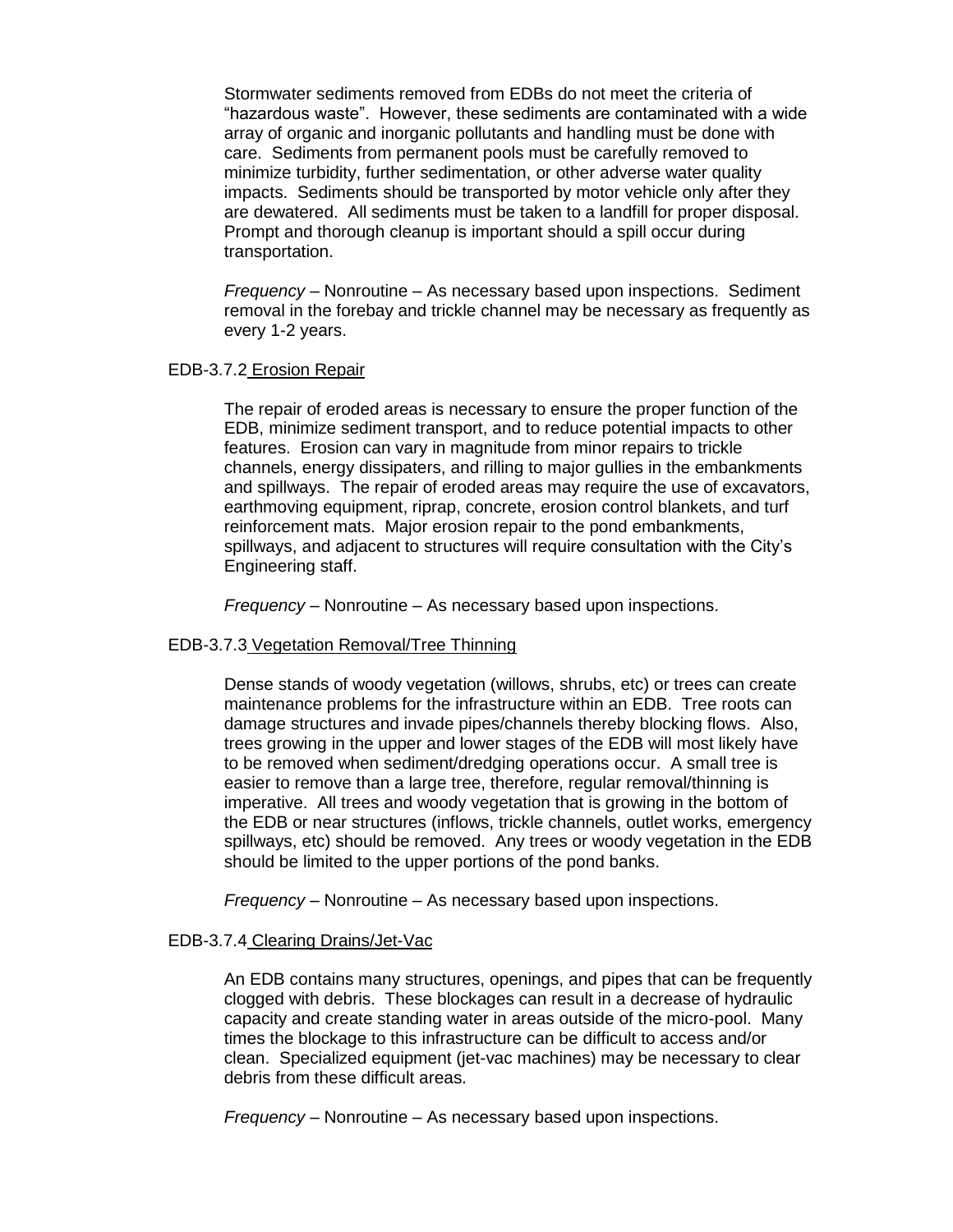# <span id="page-19-0"></span>**EDB-3.8 Rehabilitation Maintenance Activities**

This work consists of larger maintenance/operational problems and failures within the stormwater management facilities. All of this work requires consultation with City's Engineering staff to ensure the proper maintenance is performed. This work requires that the engineering staff review the original design and construction drawings to access the situation and assign the necessary maintenance. This work may also require more specialized maintenance equipment, design/details, surveying, or assistance through private contractors and consultants. Any proper permits required for this activity must be obtained.

| <b>Maintenance Activity</b>   | <b>Minimum</b><br><b>Frequency</b>                    | Look for:                                                                                                       | <b>Maintenance Action</b>                                                           |
|-------------------------------|-------------------------------------------------------|-----------------------------------------------------------------------------------------------------------------|-------------------------------------------------------------------------------------|
|                               |                                                       |                                                                                                                 |                                                                                     |
| <b>Major Sediment Removal</b> | As needed -<br>based upon<br>scheduled<br>inspections | Large quantities of<br>sediment; reduced<br>pond capacity                                                       | Remove and dispose of<br>sediment. Repair<br>vegetation as needed                   |
| <b>Major Erosion Repair</b>   | As needed -<br>based upon<br>scheduled<br>inspections | Severe erosion<br>including gullies,<br>excessive soil<br>displacement, areas<br>of settlement, holes           | Repair erosion - find<br>cause of problem and<br>address to avoid future<br>erosion |
| <b>Structural Repair</b>      | As needed -<br>based upon<br>scheduled<br>inspections | Deterioration and/or<br>damage to structural<br>components - broken<br>concrete, damaged<br>pipes, outlet works | Structural repair to<br>restore the structure to<br>its original design             |

#### **Table – EDB-4 Summary of Rehabilitation Maintenance Activities**

## <span id="page-19-1"></span>EDB-3.8.1 Major Sediment Removal

Major sediment removal consists of removal of large quantities of sediment or removal of sediment from vegetated areas. Care shall be given when removing large quantities of sediment and sediment deposited in vegetated areas. Large quantities of sediment need to be carefully removed, transported and disposed of. Vegetated areas need special care to ensure design volumes and grades are preserved.

*Frequency* – Nonroutine – Repair as needed based upon inspections.

#### <span id="page-19-2"></span>EDB-3.8.2 Major Erosion Repair

Major erosion repair consist of filling and revegetating areas of severe erosion. Determining the cause of the erosion as well as correcting the condition that caused the erosion should also be part of the erosion repair. Care should be given to ensure design grades and volumes are preserved.

*Frequency* – Nonroutine – Repair as needed based upon inspections.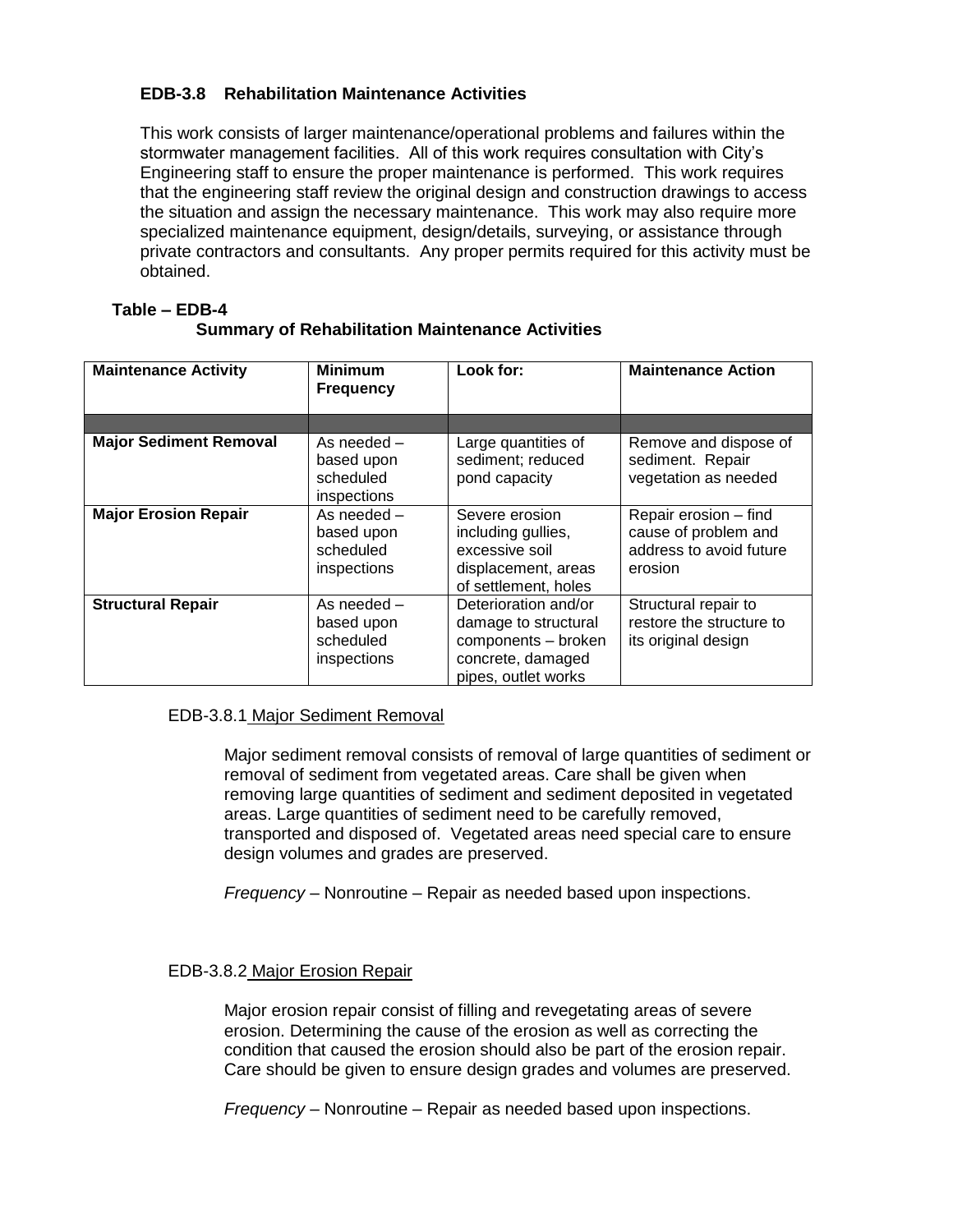#### <span id="page-20-0"></span>EDB-3.8.3 Structural Repair

An EDB includes a variety of structures that can deteriorate or be damaged during the course of routine maintenance. These structures are constructed of steel and concrete that can degrade or be damaged and may need to be repaired or re-constructed from time to time. These structures include items like outlet works, trickle channels, forebays, inflows and other features. Inhouse operations staff can perform some of the minor structural repairs. Major repairs to structures may require input from a structural engineer and specialized contractors. Consultation with the City's Engineering staff should take place prior to all structural repairs.

*Frequency* – Nonroutine – Repair as needed based upon inspections.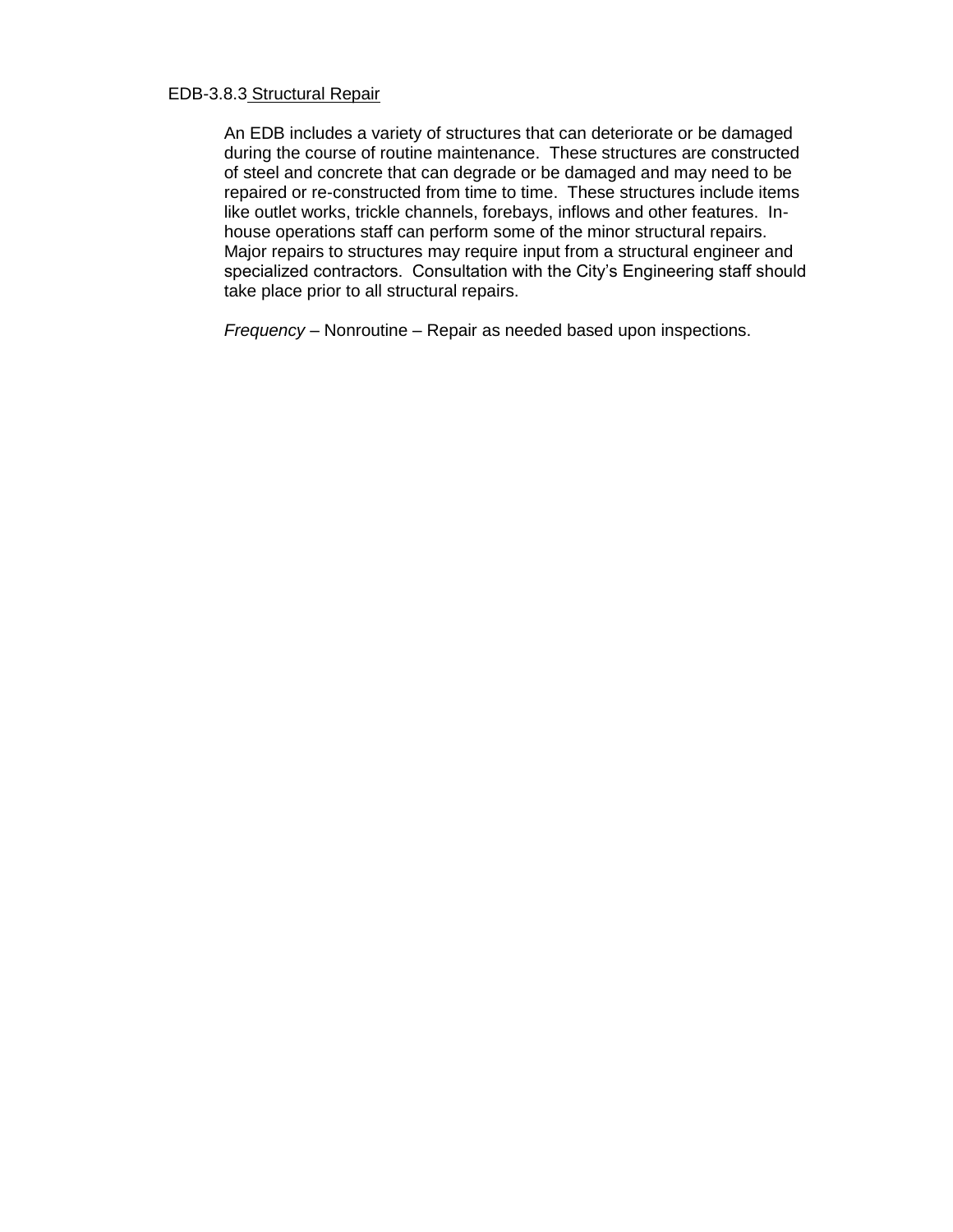|                                                                                                                 |                        | <b>INSPECTION FORM</b> | <b>EXTENDED DETENTION BASIN (EDB)</b>          |  |
|-----------------------------------------------------------------------------------------------------------------|------------------------|------------------------|------------------------------------------------|--|
| Subdivision/Business Name: \\connection \\connection \\connection \\connection \\connection \\connection \\conn |                        |                        |                                                |  |
|                                                                                                                 |                        |                        |                                                |  |
|                                                                                                                 |                        |                        |                                                |  |
| Date of Last Rainfall: Management Case of Last Rainfall:                                                        |                        |                        | Amount: Inches                                 |  |
|                                                                                                                 |                        |                        |                                                |  |
| <b>Property Classification:</b> Residential<br>(Circle One)                                                     | Multi Family           |                        | Commercial Other:<br><u> Commercial</u> Other: |  |
| Routine<br><b>Reason for Inspection:</b><br>(Circle One)                                                        |                        | Complaint              | After Significant Rainfall Event               |  |
| INSPECTION SCORING - For each facility inspection item, insert one of the following scores:                     |                        |                        |                                                |  |
| $0 = No$ deficiencies identified                                                                                |                        |                        | $2$ = Routine maintenance required             |  |
| $1 =$ Monitor (potential for future problem)                                                                    | $N/A = Not applicable$ |                        | 3 = Immediate repair necessary                 |  |
| <b>FEATURES</b>                                                                                                 |                        |                        |                                                |  |
| 1.) Inflow Points                                                                                               |                        |                        | 2.) Forebay                                    |  |
| <b>Riprap Displaced</b>                                                                                         |                        |                        | Sediment/Debris Accumulation                   |  |
| <b>Erosion Present/Outfall Undercut</b>                                                                         |                        |                        | Concrete Cracking/Failing                      |  |
| Sediment Accumulation                                                                                           |                        |                        | Drain Pipe/Wier Clogged (not draining)         |  |
| Structural Damage (pipe, end-section, etc.)                                                                     |                        |                        | Wier/Drain Pipe Damage                         |  |
| Woody Growth/Weeds Present                                                                                      |                        |                        |                                                |  |
| 3.) Trickle Channel (Low-flow)                                                                                  |                        |                        | 4.) Bottom Stage (Micro-Pool)                  |  |
| Sediment/Debris Accumulation                                                                                    |                        |                        | Sediment/Debris Accumulation                   |  |
| Concrete/Riprap Damage                                                                                          |                        |                        | ____Woody Growth/Weeds Present                 |  |
| <b>Woody Growth/Weeds Present</b>                                                                               |                        |                        | <b>Bank Erosion</b>                            |  |
| <b>Erosion Outside Channel</b>                                                                                  |                        |                        | Mosquitoes/Algae Treatment                     |  |
|                                                                                                                 |                        |                        | _Petroleum/Chemical Sheen                      |  |
| 5.) Outlet Works                                                                                                |                        |                        | 6.) Emergency Spillway                         |  |
| Trash Rack/Well Screen Clogged                                                                                  |                        |                        | <b>Riprap Displaced</b>                        |  |
| Structural Damage (concrete, steel, subgrade)                                                                   |                        |                        | <b>Erosion Present</b>                         |  |
| Orifice Plate(s) Missing/Not Secure                                                                             |                        |                        | Woody Growth/Weeds Present                     |  |
| Manhole Access (cover, steps, etc.)                                                                             |                        |                        | Obstruction/Debris                             |  |
| Woody Growth/Weeds Present                                                                                      |                        |                        |                                                |  |
| 7.) Upper Stage (Dry Storage)                                                                                   |                        |                        | 8.) Miscellaneous                              |  |
| Vegetation Sparse                                                                                               |                        |                        | Encroachment in Easement Area                  |  |
| <b>Woody Growth/Undesirable Vegetation</b>                                                                      |                        |                        | Graffiti/Vandalism                             |  |
| Standing Water/Boggy Areas                                                                                      |                        |                        | <b>Public Hazards</b>                          |  |
| Sediment Accumulation                                                                                           |                        |                        | <b>Burrowing Animals/Pests</b>                 |  |
| Erosion (banks and bottom)                                                                                      |                        |                        | Other                                          |  |
| Trash/Debris<br><b>Maintenance Access</b>                                                                       |                        |                        |                                                |  |
|                                                                                                                 |                        |                        |                                                |  |
| Inspection Summary / Additional Comments:                                                                       |                        |                        |                                                |  |
|                                                                                                                 |                        |                        |                                                |  |
| <b>OVERALL FACILITY RATING (Circle One)</b>                                                                     |                        |                        |                                                |  |
| $0 = No$ Deficiencies Identified                                                                                |                        |                        | 2 = Routine Maintenance Required               |  |
| $1 =$ Monitor (potential for future problem exists)                                                             |                        |                        | 3 = Immediate Repair Necessary                 |  |

This inspection form shall be kept a minimum of 5 years and made available to the City of Colorado Springs upon request.